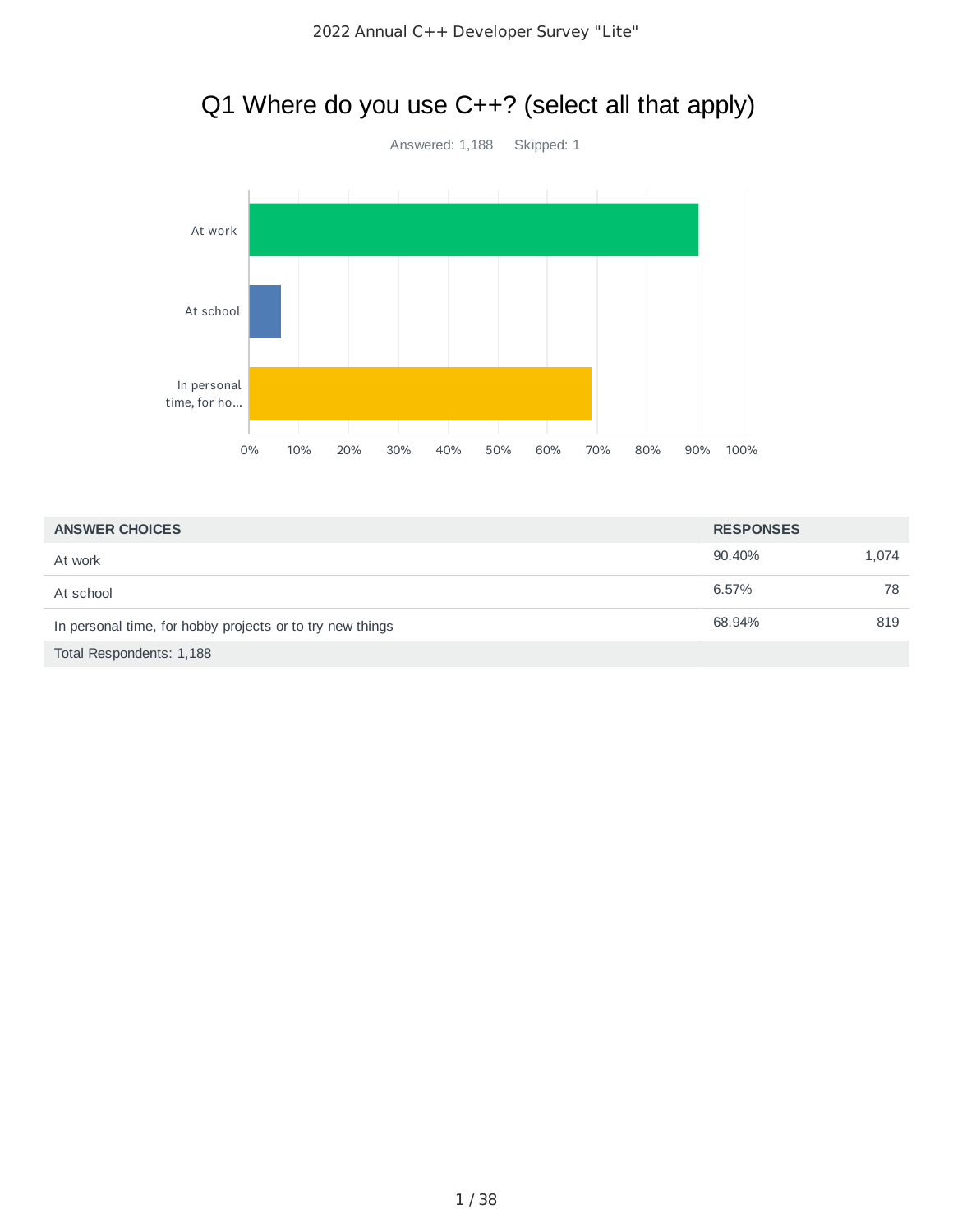### Q2 How many years of programming experience do you have in C++ specifically?



| <b>ANSWER CHOICES</b> | <b>RESPONSES</b> |       |
|-----------------------|------------------|-------|
| 1-2 years             | 6.33%            | 75    |
| 3-5 years             | 15.54%           | 184   |
| 6-10 years            | 19.34%           | 229   |
| 10-20 years           | 33.02%           | 391   |
| >20 years             | 25.76%           | 305   |
| <b>TOTAL</b>          |                  | 1,184 |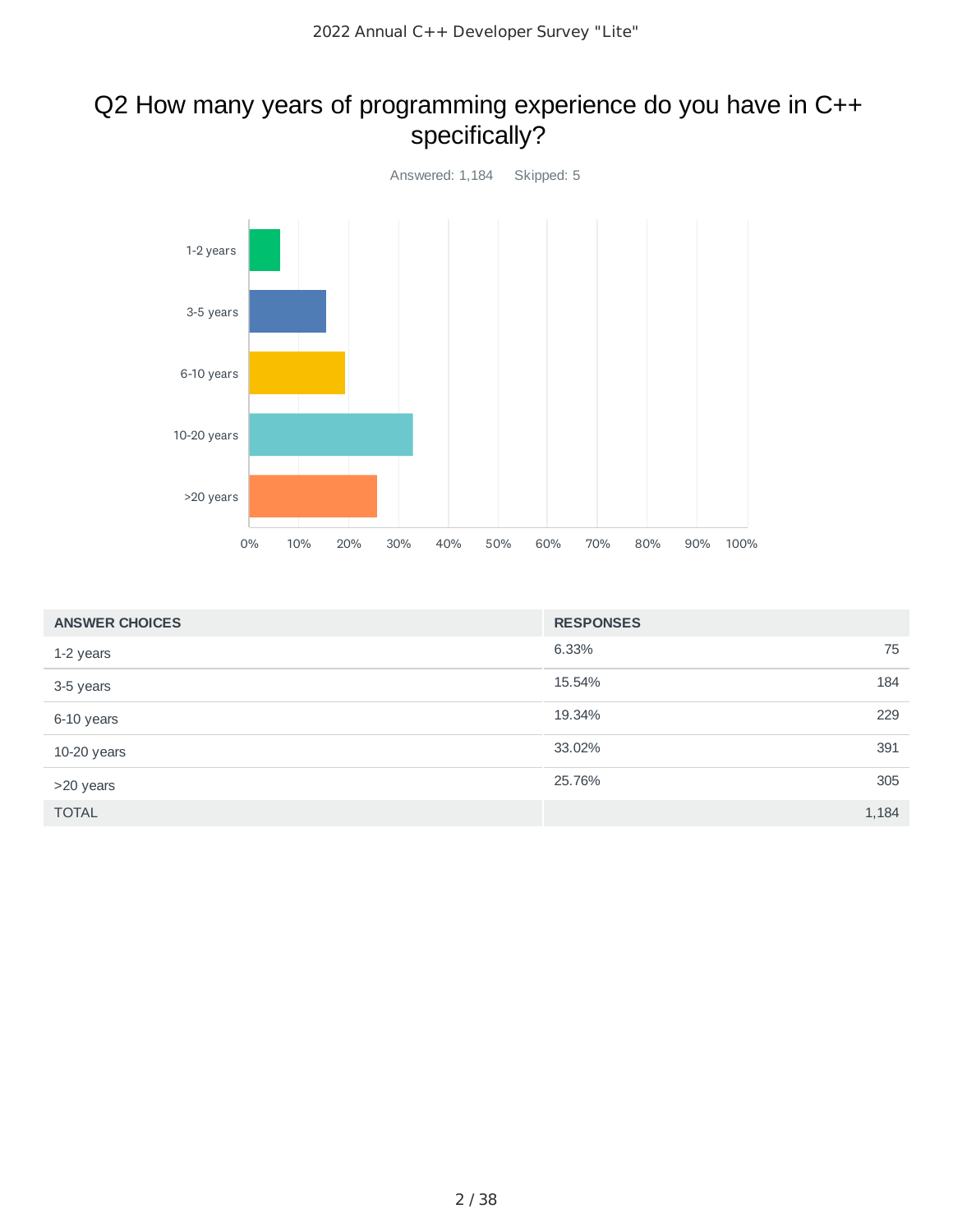### Q3 How many years of programming experience do you have overall (all languages)?



| <b>ANSWER CHOICES</b> | <b>RESPONSES</b> |       |
|-----------------------|------------------|-------|
| 1-2 years             | 1.01%            | 12    |
| 3-5 years             | 9.13%            | 108   |
| 6-10 years            | 17.92%           | 212   |
| 10-20 years           | 33.05%           | 391   |
| >20 years             | 38.88%           | 460   |
| <b>TOTAL</b>          |                  | 1,183 |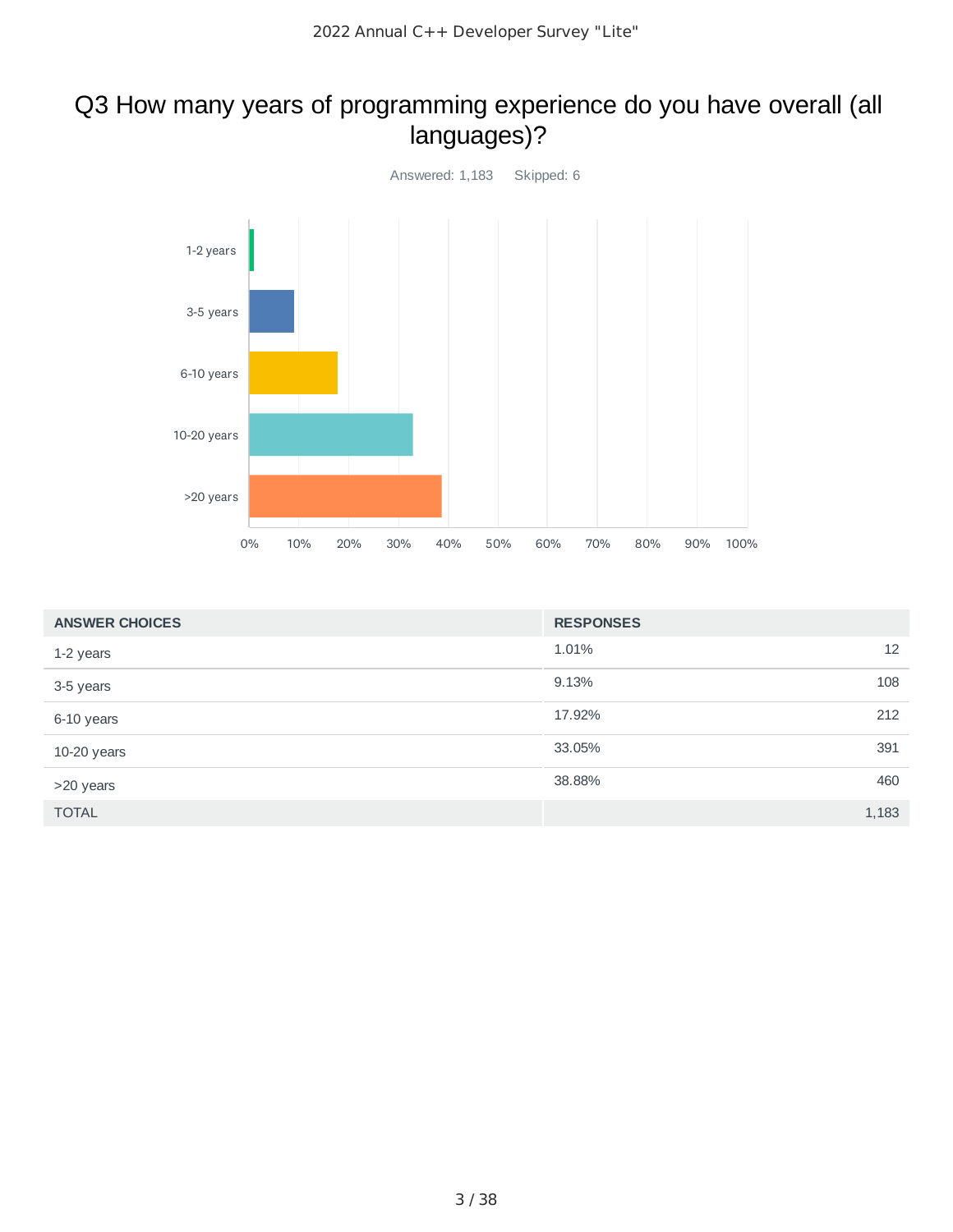# Q4 What types of projects do you work on? (select all that apply)

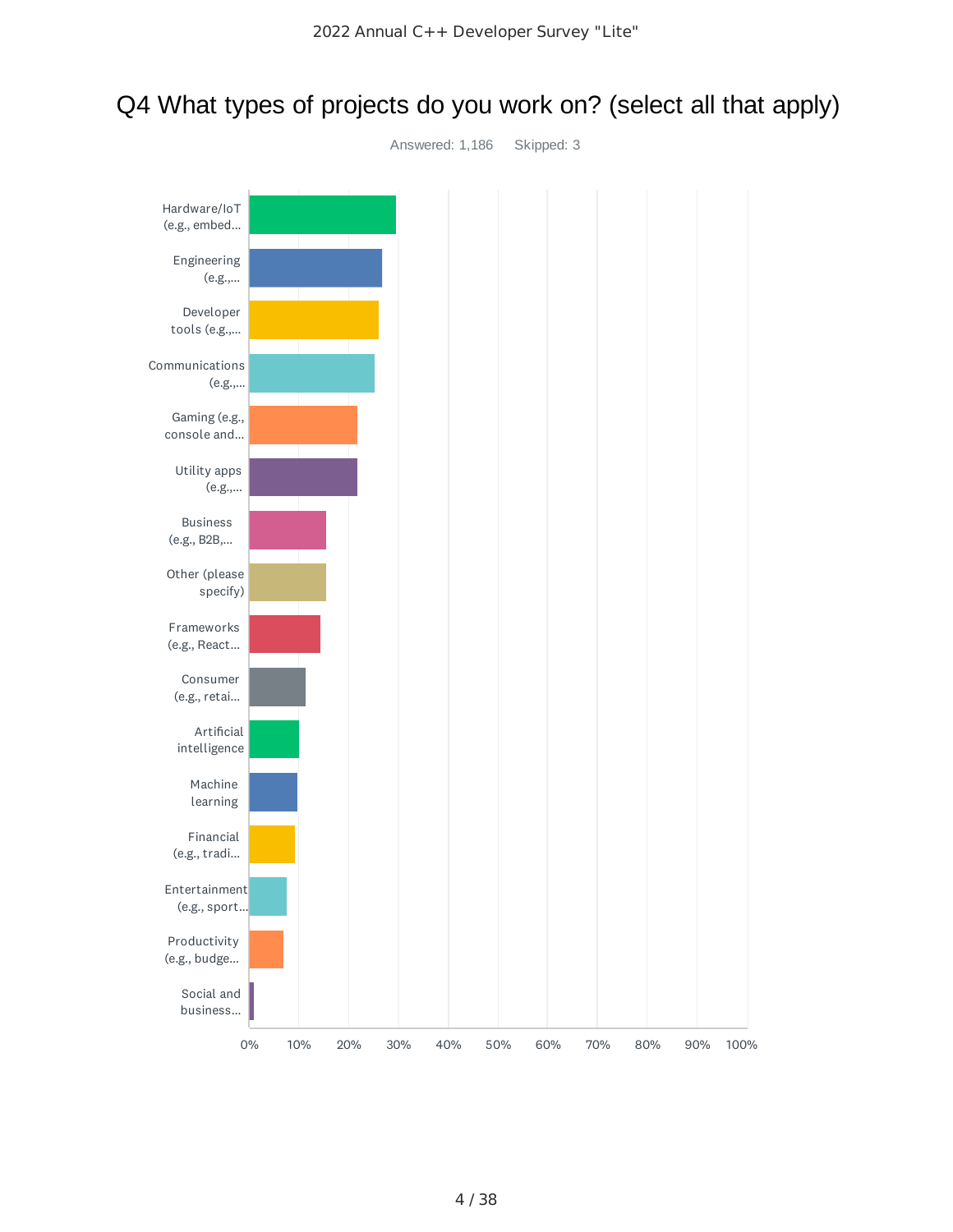| <b>ANSWER CHOICES</b>                                    | <b>RESPONSES</b> |     |
|----------------------------------------------------------|------------------|-----|
| Hardware/IoT (e.g., embedded systems, home automation)   | 29.68%           | 352 |
| Engineering (e.g., avionics, power management)           | 26.90%           | 319 |
| Developer tools (e.g., compilers, code editors)          | 26.14%           | 310 |
| Communications (e.g., networking, email)                 | 25.38%           | 301 |
| Gaming (e.g., console and mobile games)                  | 21.92%           | 260 |
| Utility apps (e.g., calculators, simple image editors)   | 21.92%           | 260 |
| Business (e.g., B2B, B2E)                                | 15.60%           | 185 |
| Other (please specify)                                   | 15.60%           | 185 |
| Frameworks (e.g., React, Unity)                          | 14.42%           | 171 |
| Consumer (e.g., retail websites, mobile apps)            | 11.47%           | 136 |
| Artificial intelligence                                  | 10.20%           | 121 |
| Machine learning                                         | 9.78%            | 116 |
| Financial (e.g., trading, mortgage, asset management)    | 9.36%            | 111 |
| Entertainment (e.g., sports apps, video streaming)       | 7.59%            | 90  |
| Productivity (e.g., budget tracking, note taking)        | 7.00%            | 83  |
| Social and business networking (e.g., Facebook, Twitter) | 1.01%            | 12  |
| Total Respondents: 1,186                                 |                  |     |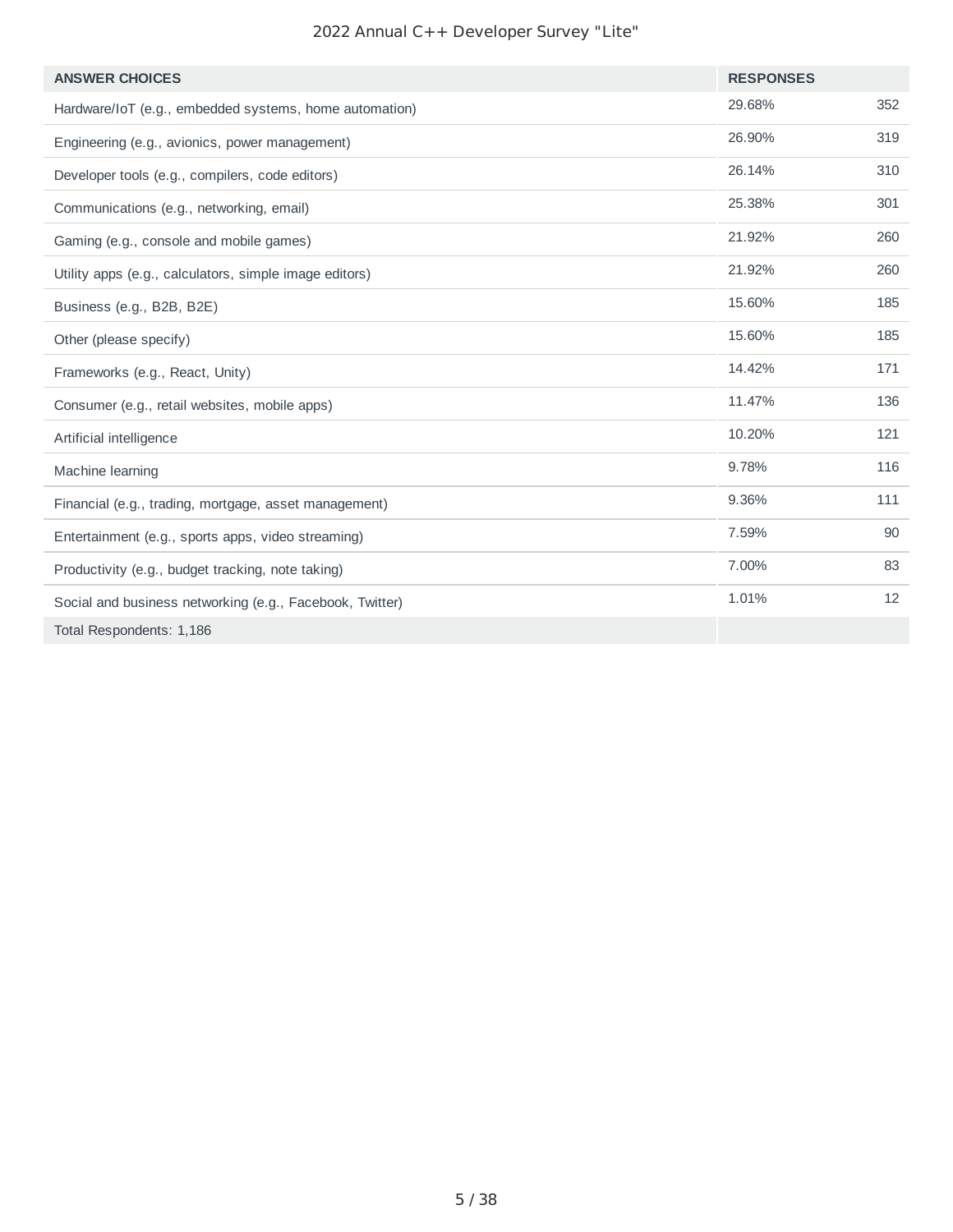

# Q5 What platforms do you develop for? (select all that apply)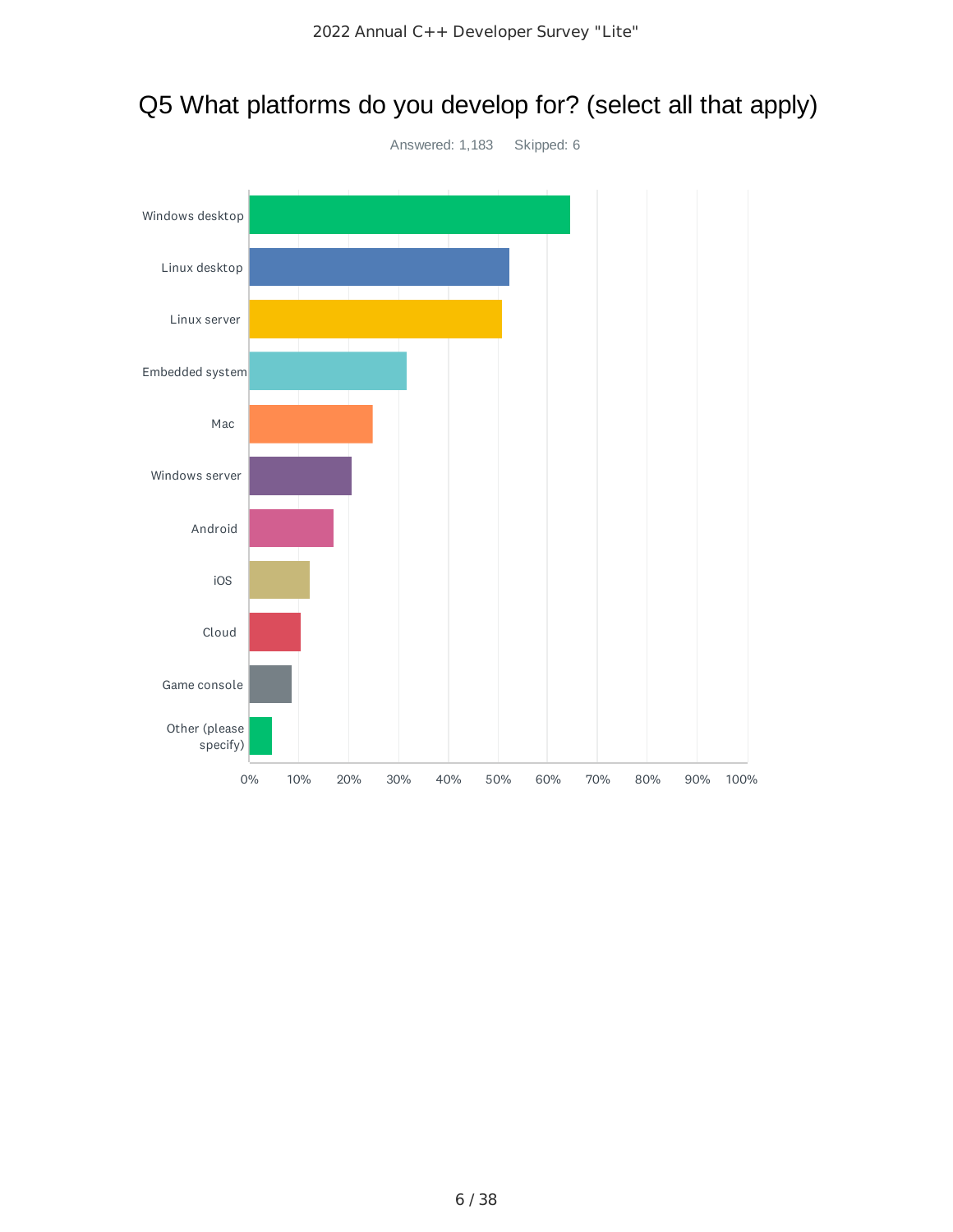| <b>ANSWER CHOICES</b>    | <b>RESPONSES</b> |     |
|--------------------------|------------------|-----|
| Windows desktop          | 64.67%           | 765 |
| Linux desktop            | 52.41%           | 620 |
| Linux server             | 51.06%           | 604 |
| Embedded system          | 31.87%           | 377 |
| Mac                      | 24.85%           | 294 |
| Windows server           | 20.71%           | 245 |
| Android                  | 16.99%           | 201 |
| iOS                      | 12.34%           | 146 |
| Cloud                    | 10.40%           | 123 |
| Game console             | 8.79%            | 104 |
| Other (please specify)   | 4.73%            | 56  |
| Total Respondents: 1,183 |                  |     |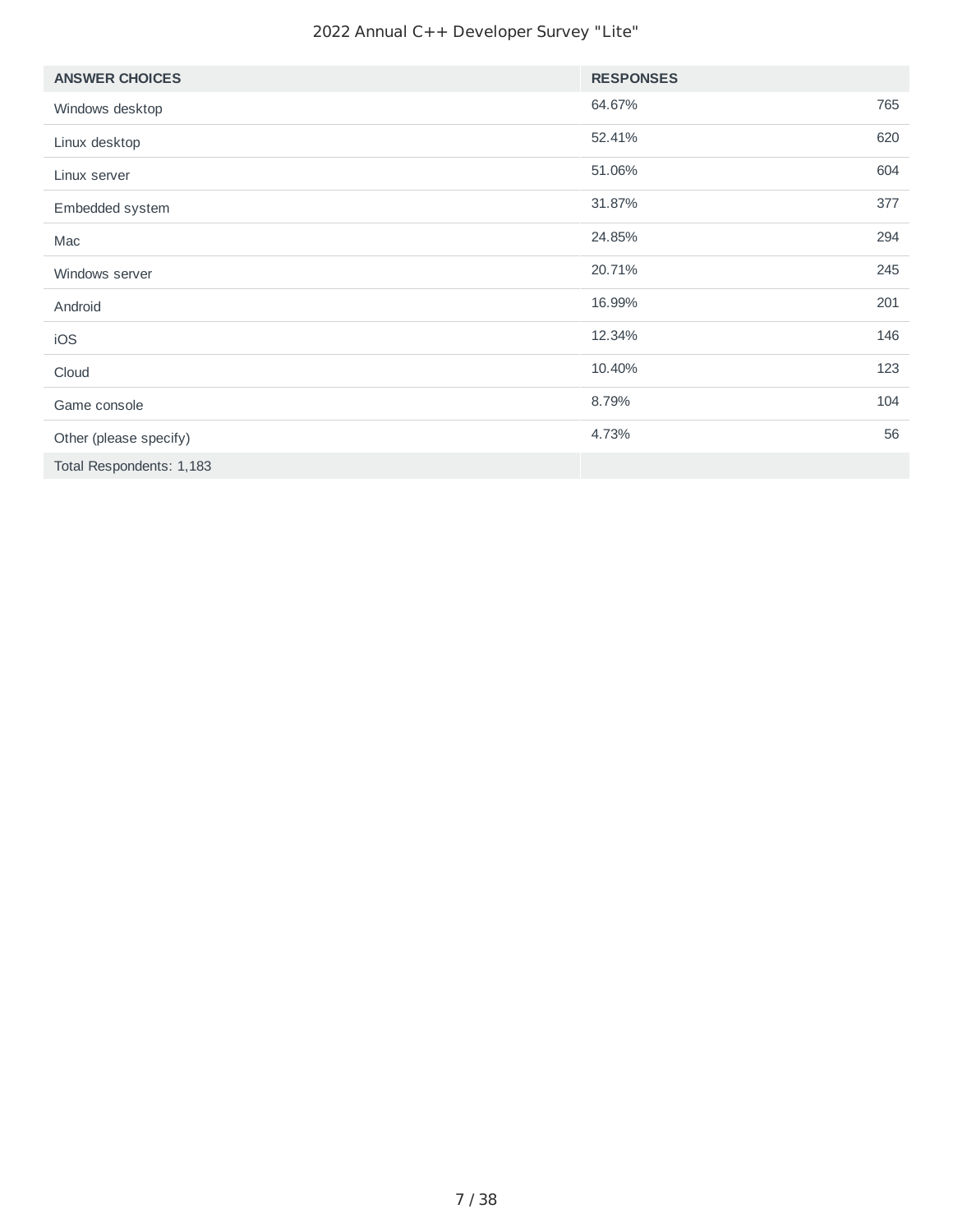# Q6 Which of these do you find frustrating about C++ development?

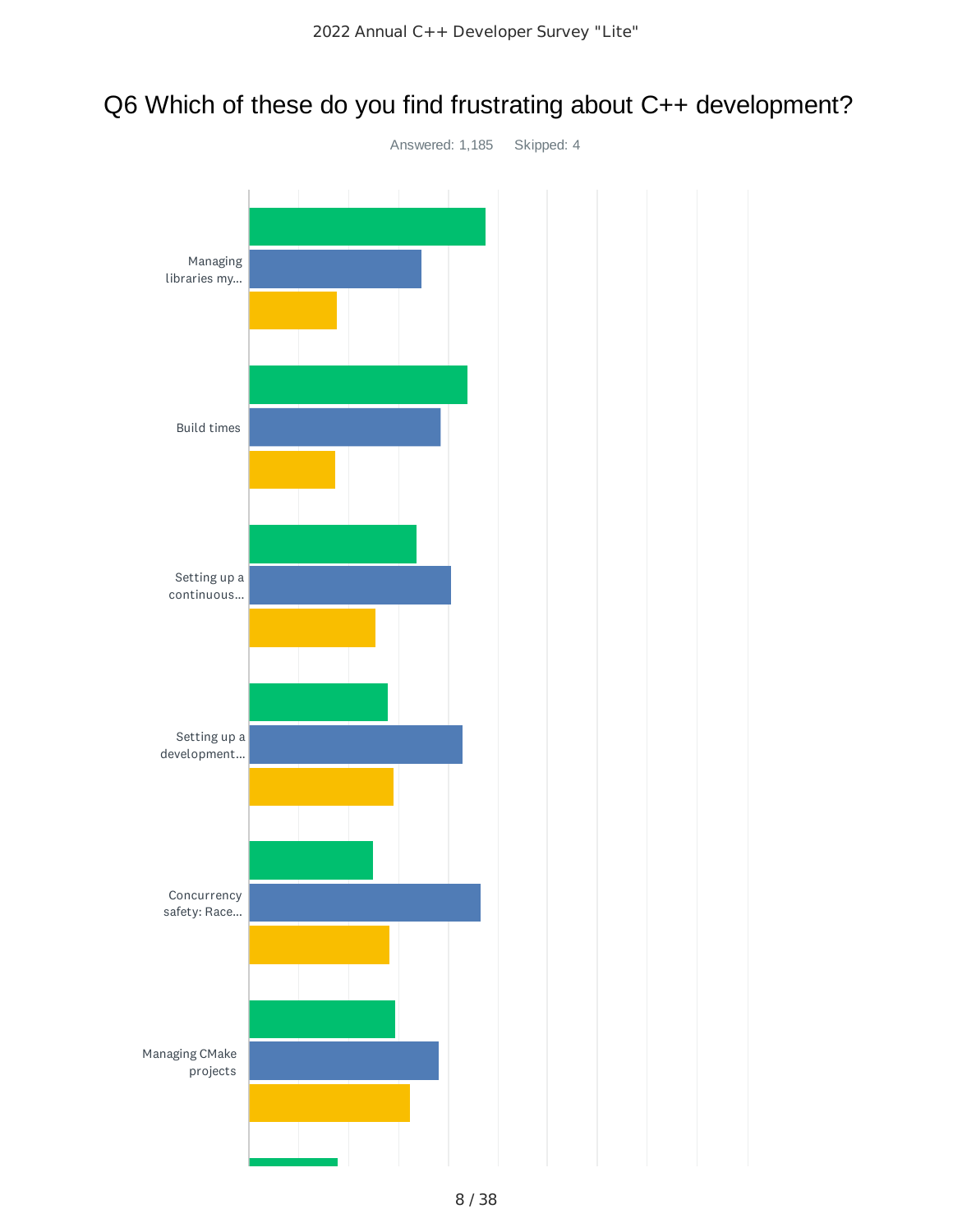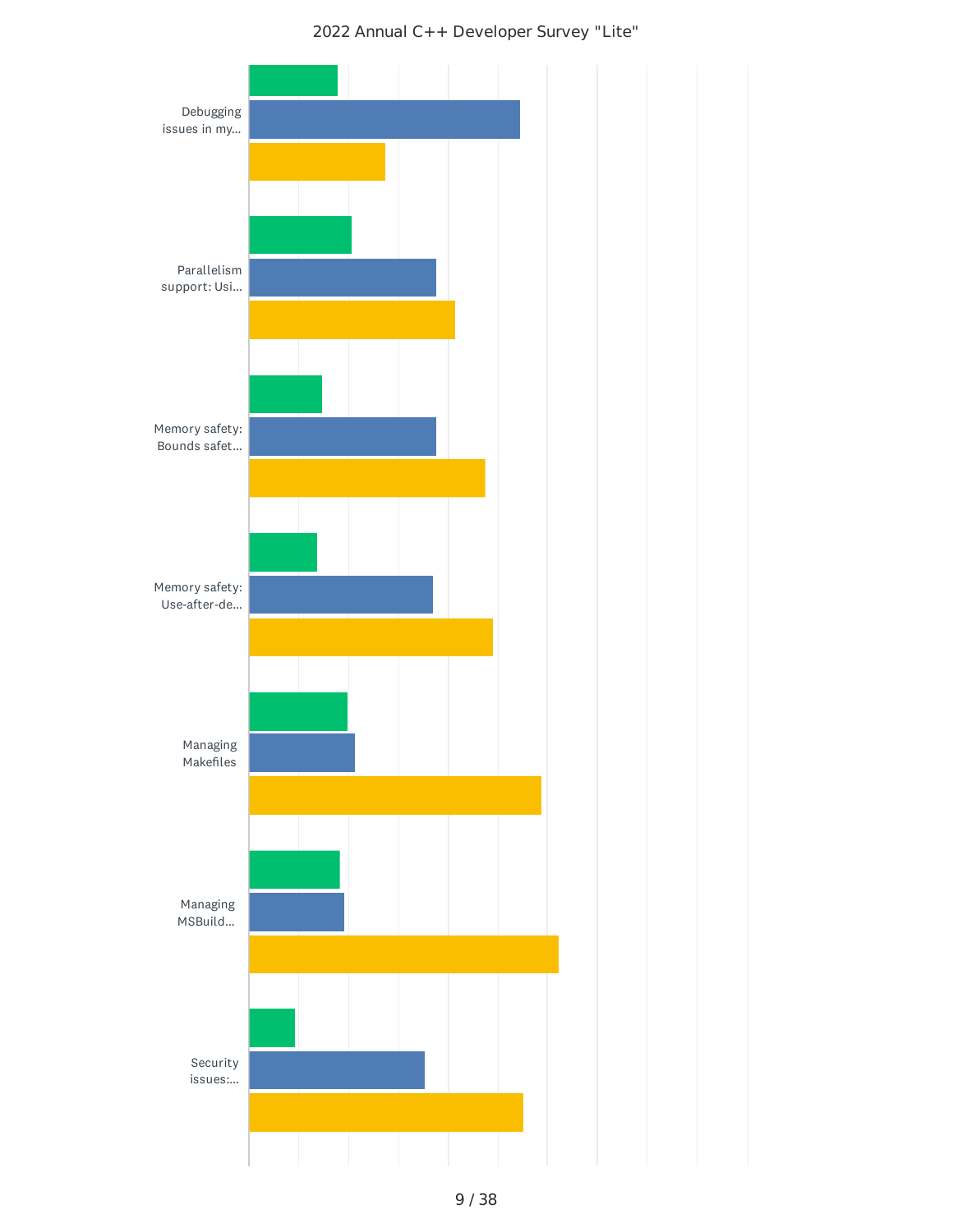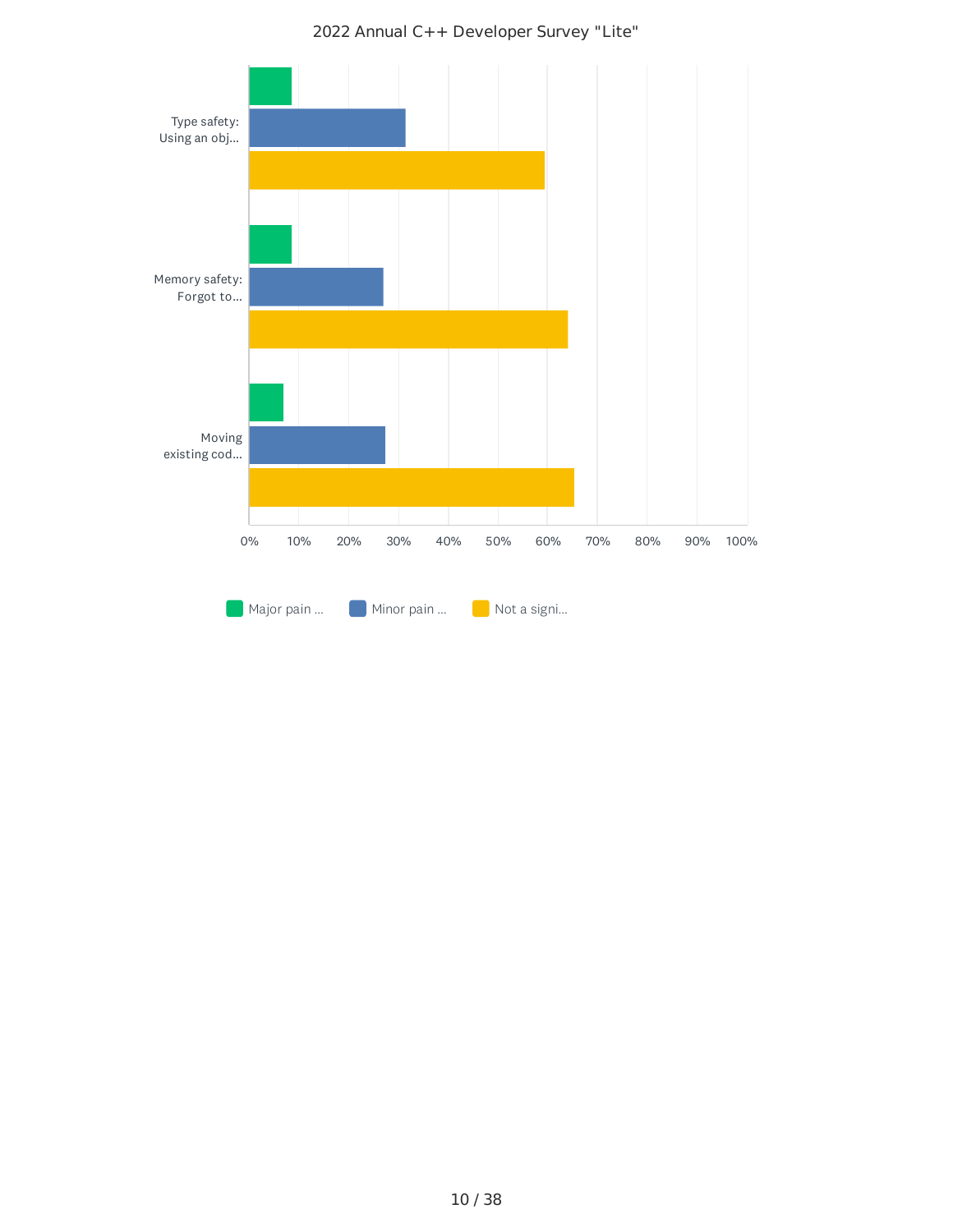|                                                                                                                       | <b>MAJOR</b><br><b>PAIN</b><br><b>POINT</b> | <b>MINOR</b><br><b>PAIN</b><br><b>POINT</b> | <b>NOT A</b><br><b>SIGNIFICANT</b><br><b>ISSUE FOR ME</b> | <b>TOTAL</b> | <b>WEIGHTED</b><br><b>AVERAGE</b> |
|-----------------------------------------------------------------------------------------------------------------------|---------------------------------------------|---------------------------------------------|-----------------------------------------------------------|--------------|-----------------------------------|
| Managing libraries my application depends on                                                                          | 47.63%<br>563                               | 34.77%<br>411                               | 17.60%<br>208                                             | 1,182        | 2.30                              |
| <b>Build times</b>                                                                                                    | 43.94%<br>515                               | 38.65%<br>453                               | 17.41%<br>204                                             | 1,172        | 2.27                              |
| Setting up a continuous integration pipeline from scratch<br>(automated builds, tests, )                              | 33.73%<br>394                               | 40.75%<br>476                               | 25.51%<br>298                                             | 1,168        | 2.08                              |
| Setting up a development environment from scratch<br>(compiler, build system, IDE, )                                  | 27.83%<br>329                               | 42.98%<br>508                               | 29.19%<br>345                                             | 1,182        | 1.99                              |
| Concurrency safety: Races, deadlocks, performance<br>bottlenecks                                                      | 25.04%<br>293                               | 46.67%<br>546                               | 28.29%<br>331                                             | 1,170        | 1.97                              |
| Managing CMake projects                                                                                               | 29.34%<br>343                               | 38.15%<br>446                               | 32.51%<br>380                                             | 1,169        | 1.97                              |
| Debugging issues in my code                                                                                           | 17.85%<br>209                               | 54.57%<br>639                               | 27.58%<br>323                                             | 1,171        | 1.90                              |
| Parallelism support: Using more CPU/GPU/other cores to<br>compute an answer faster                                    | 20.74%<br>242                               | 37.79%<br>441                               | 41.47%<br>484                                             | 1,167        | 1.79                              |
| Memory safety: Bounds safety issues (read/write beyond<br>the bounds of an object or array)                           | 14.81%<br>174                               | 37.70%<br>443                               | 47.49%<br>558                                             | 1,175        | 1.67                              |
| Memory safety: Use-after-delete/free (dangling pointers,<br>iterators, spans, )                                       | 13.93%<br>163                               | 37.01%<br>433                               | 49.06%<br>574                                             | 1,170        | 1.65                              |
| <b>Managing Makefiles</b>                                                                                             | 19.88%<br>226                               | 21.37%<br>243                               | 58.75%<br>668                                             | 1,137        | 1.61                              |
| Managing MSBuild projects                                                                                             | 18.41%<br>209                               | 19.30%<br>219                               | 62.29%<br>707                                             | 1,135        | 1.56                              |
| Security issues: Overlaps with "safety" but includes other<br>issues (secret disclosure, vulnerabilities, exploits, ) | 9.36%<br>109                                | 35.40%<br>412                               | 55.24%<br>643                                             | 1,164        | 1.54                              |
| Type safety: Using an object as the wrong type (unsafe<br>downcasts, unsafe unions, )                                 | 8.77%<br>103                                | 31.66%<br>372                               | 59.57%<br>700                                             | 1,175        | 1.49                              |
| Memory safety: Forgot to delete/free (memory leaks)                                                                   | 8.68%<br>102                                | 27.06%<br>318                               | 64.26%<br>755                                             | 1,175        | 1.44                              |
| Moving existing code to the latest language standard                                                                  | 7.03%<br>83                                 | 27.54%<br>325                               | 65.42%<br>772                                             | 1,180        | 1.42                              |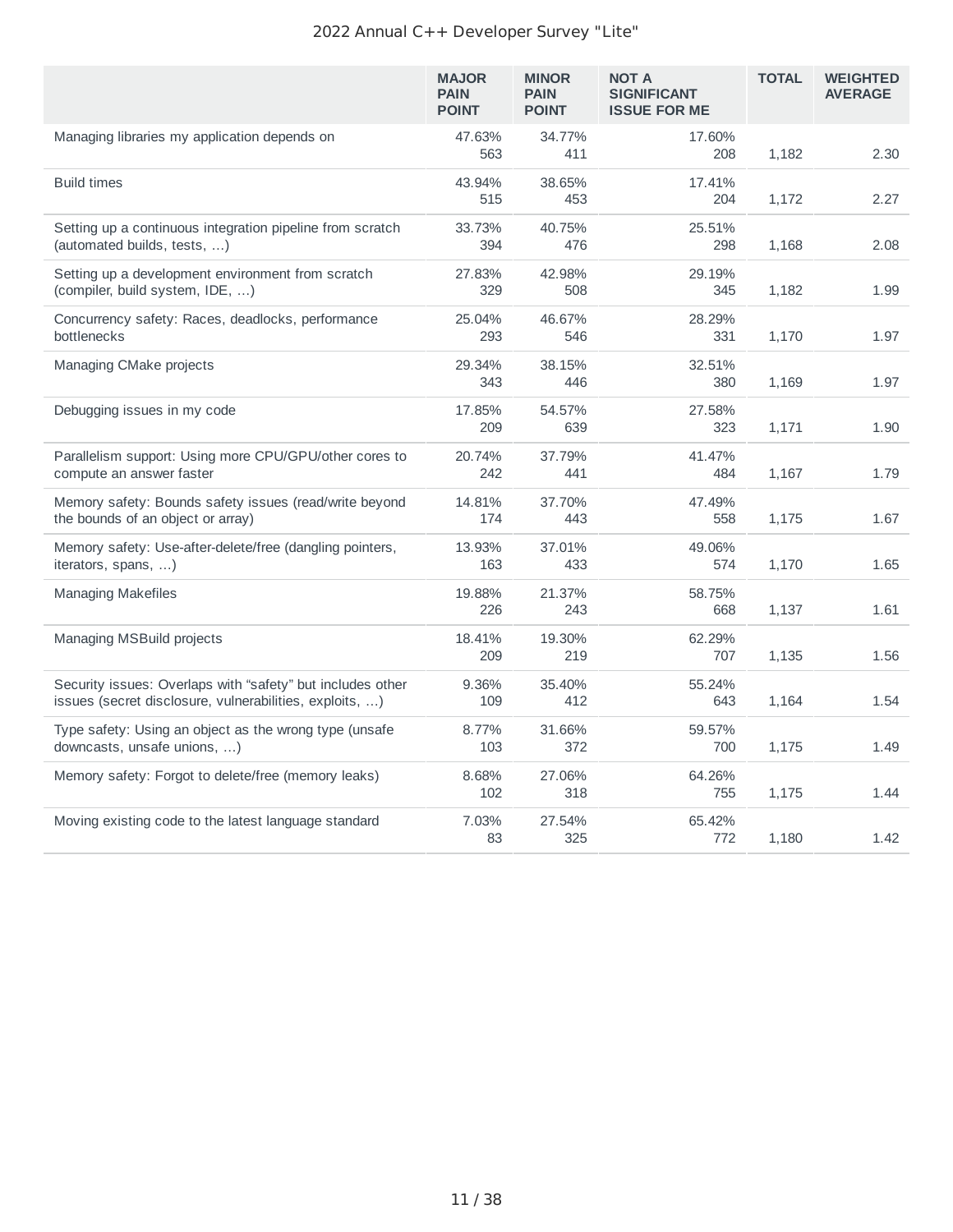### Q7 How do you manage your C++ 1st and 3rd party libraries? (Check all that apply)



| <b>ANSWER CHOICES</b>                                       | <b>RESPONSES</b> |     |
|-------------------------------------------------------------|------------------|-----|
| The library source code is part of my build                 | 69.91%           | 827 |
| I compile the libraries separately using their instructions | 50.89%           | 602 |
| System package managers (e.g., apt, brew, )                 | 38.80%           | 459 |
| I download prebuilt libraries from the Internet             | 27.56%           | 326 |
| Vcpkg                                                       | 18.93%           | 224 |
| Conan                                                       | 18.34%           | 217 |
| Nuget                                                       | 9.30%            | 110 |
| Other (please specify)                                      | 8.37%            | 99  |
| None of the above, I do not have any dependencies           | 1.35%            | 16  |
| Total Respondents: 1,183                                    |                  |     |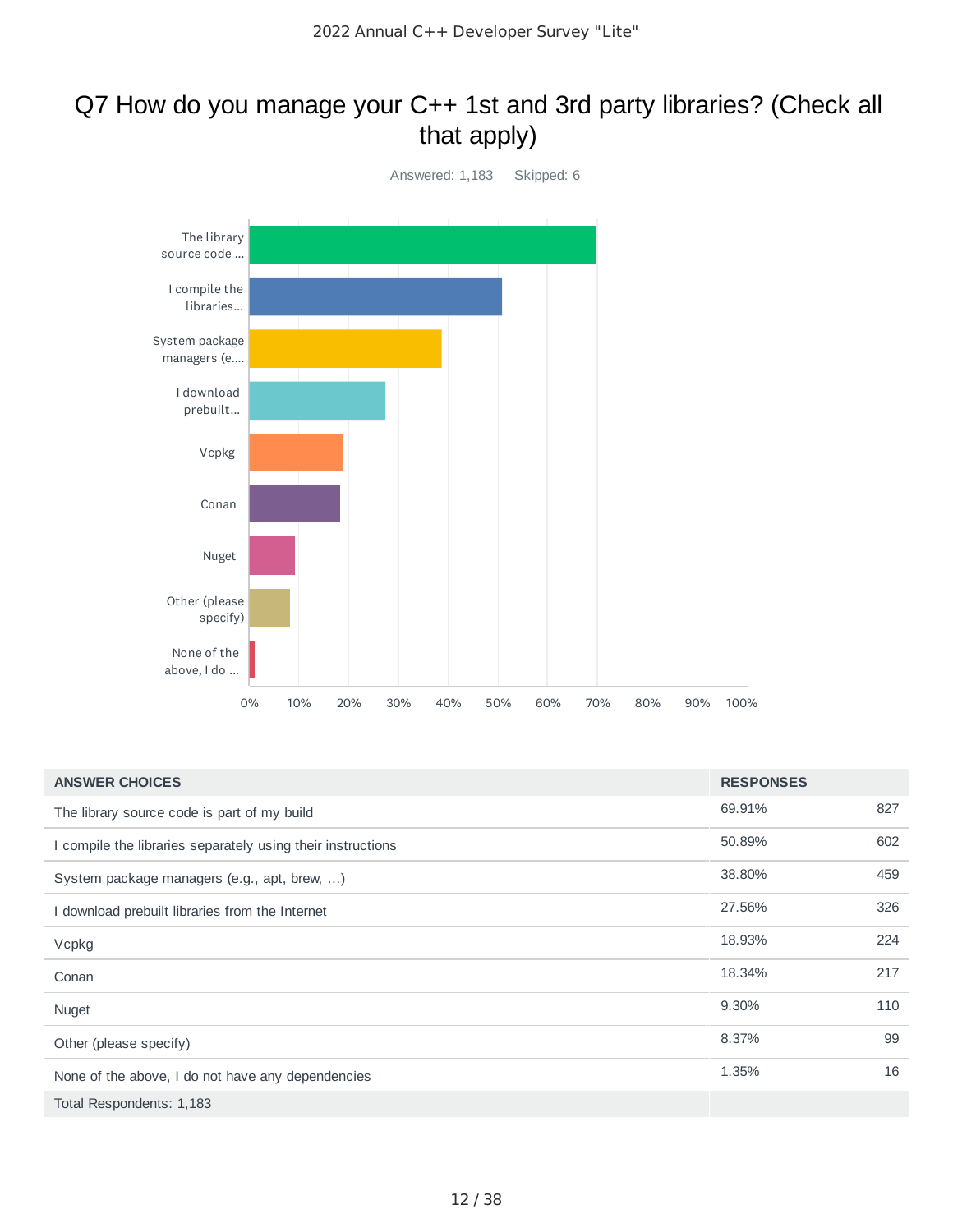# Q8 What build tools do you use? (Check all that apply)

Answered: 1,176 Skipped: 13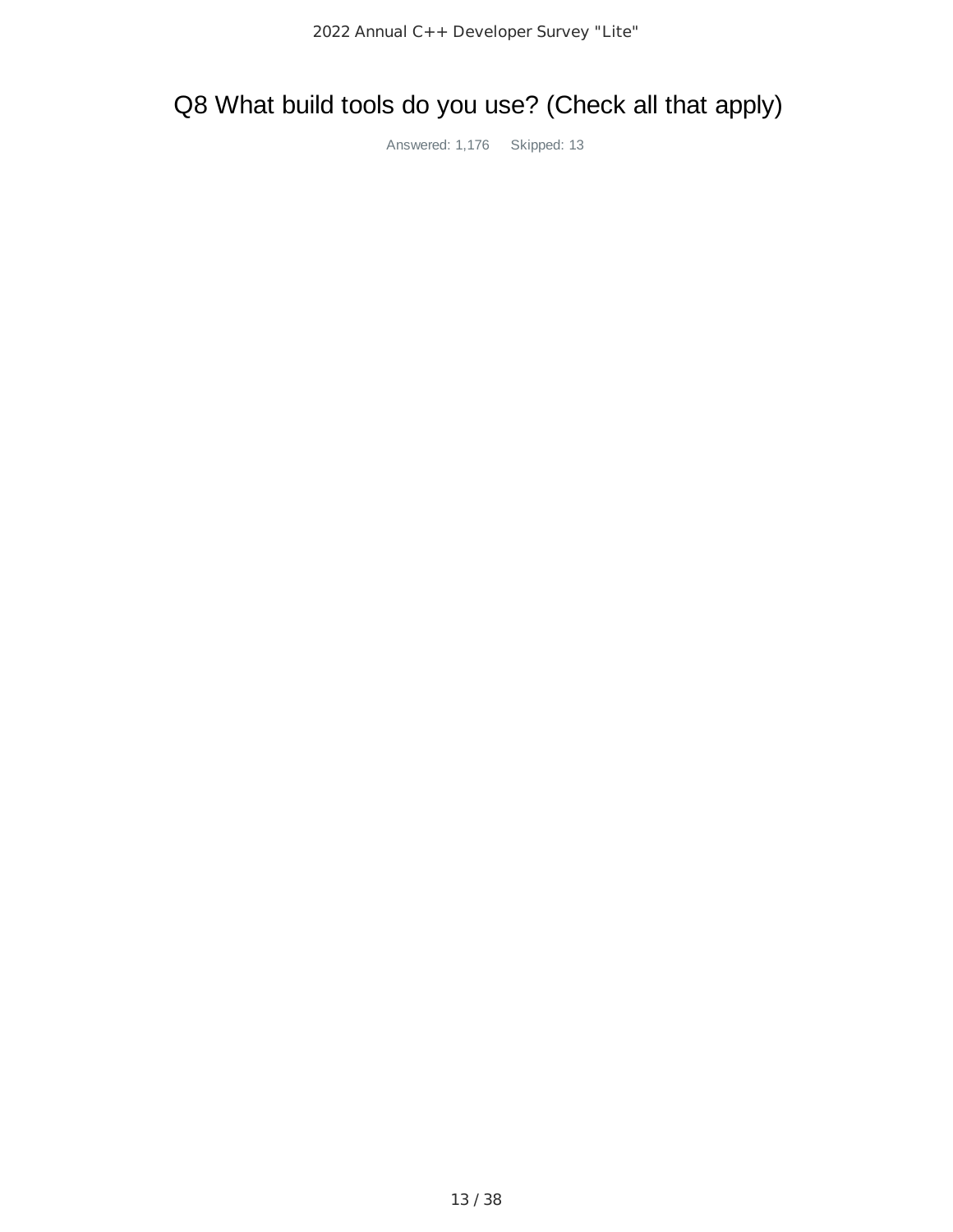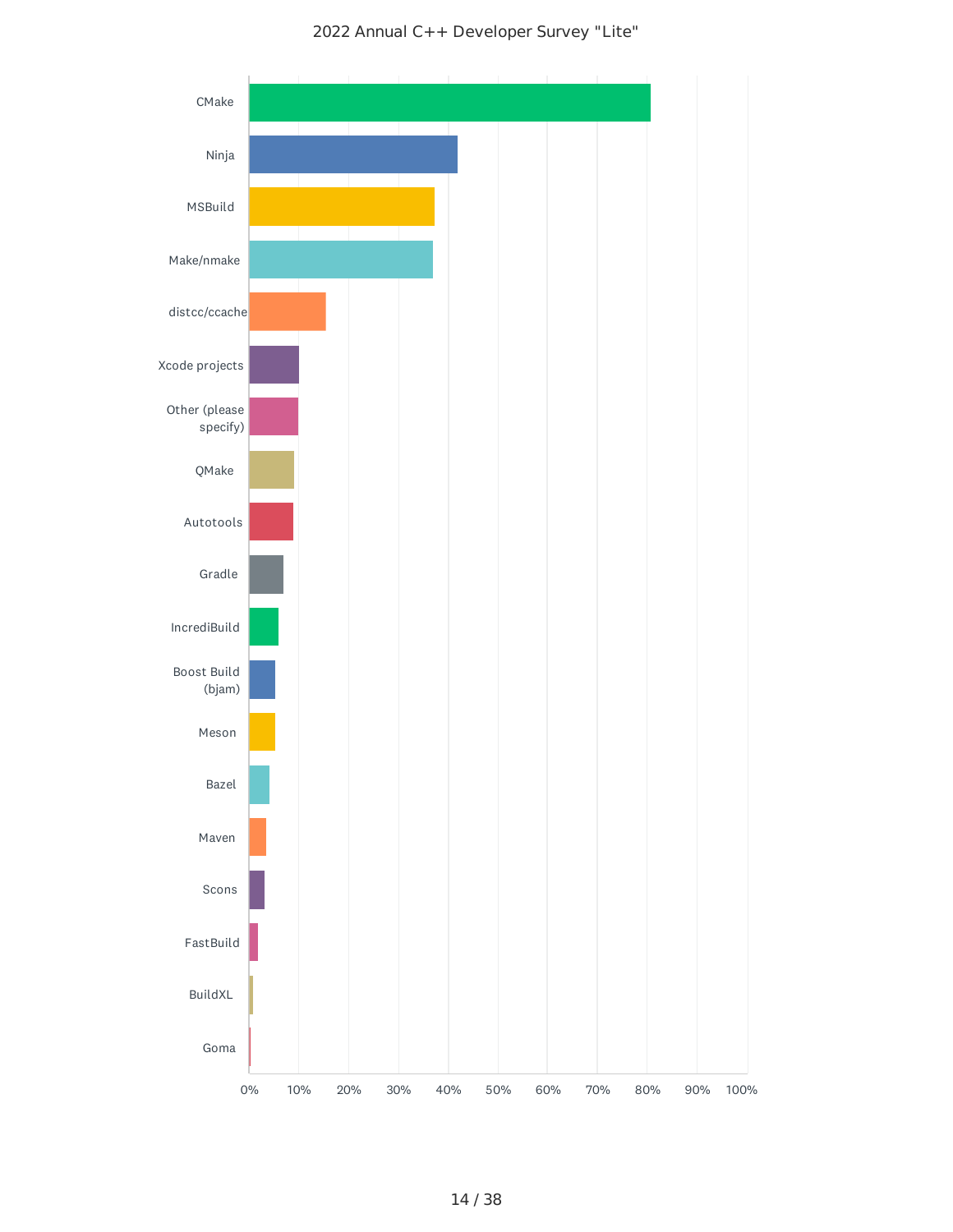| <b>ANSWER CHOICES</b>    | <b>RESPONSES</b> |     |
|--------------------------|------------------|-----|
| CMake                    | 80.87%           | 951 |
| Ninja                    | 41.92%           | 493 |
| <b>MSBuild</b>           | 37.41%           | 440 |
| Make/nmake               | 37.07%           | 436 |
| distcc/ccache            | 15.65%           | 184 |
| Xcode projects           | 10.20%           | 120 |
| Other (please specify)   | 10.03%           | 118 |
| QMake                    | 9.27%            | 109 |
| Autotools                | 8.93%            | 105 |
| Gradle                   | 6.97%            | 82  |
| IncrediBuild             | 6.04%            | 71  |
| Boost Build (bjam)       | 5.27%            | 62  |
| Meson                    | 5.27%            | 62  |
| <b>Bazel</b>             | 4.17%            | 49  |
| Maven                    | 3.57%            | 42  |
| Scons                    | 3.23%            | 38  |
| FastBuild                | 1.87%            | 22  |
| <b>BuildXL</b>           | 0.77%            | $9$ |
| Goma                     | 0.51%            | 6   |
| Total Respondents: 1,176 |                  |     |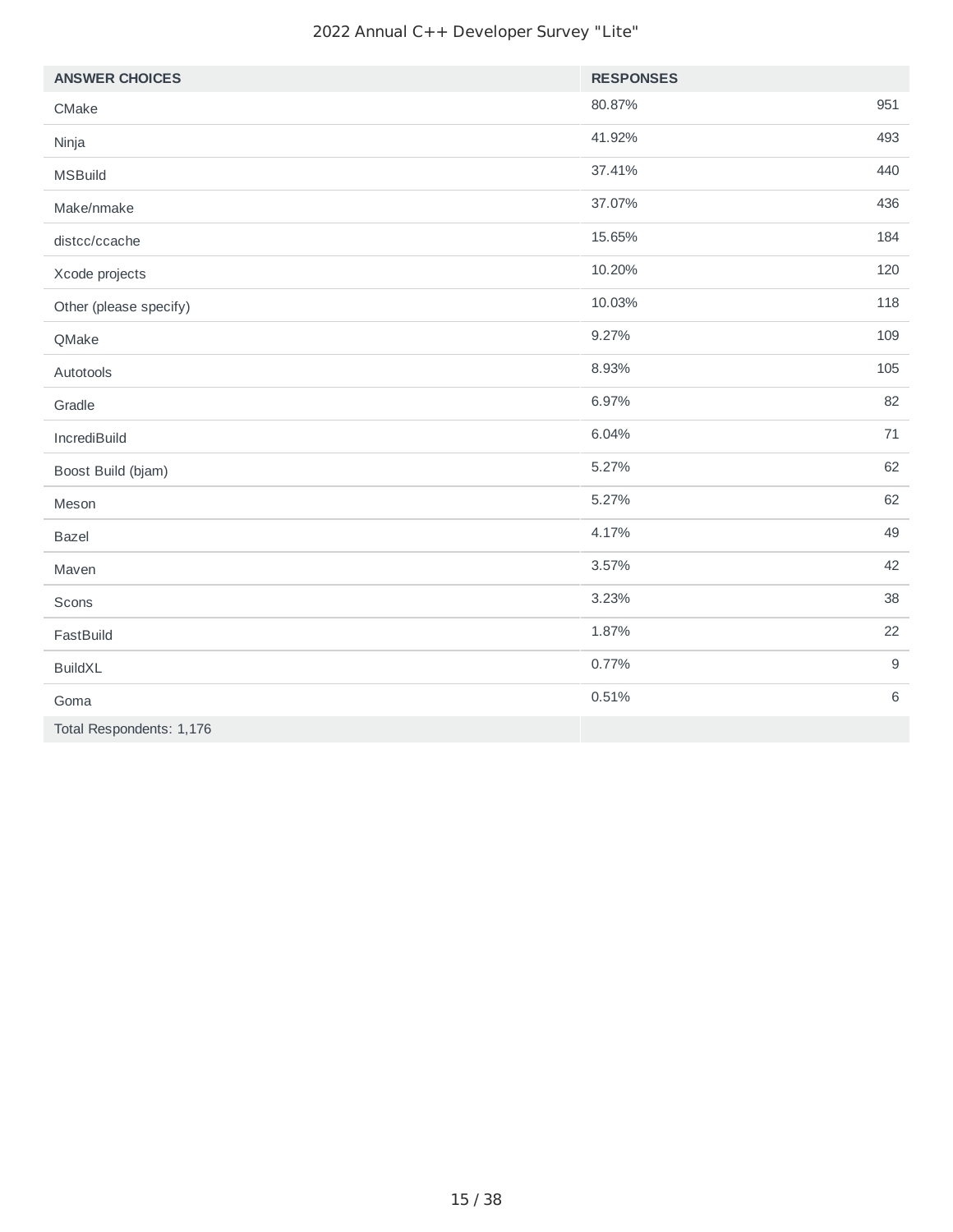### Q9 What parts of your development lifecycle use the cloud? (Check all that apply)

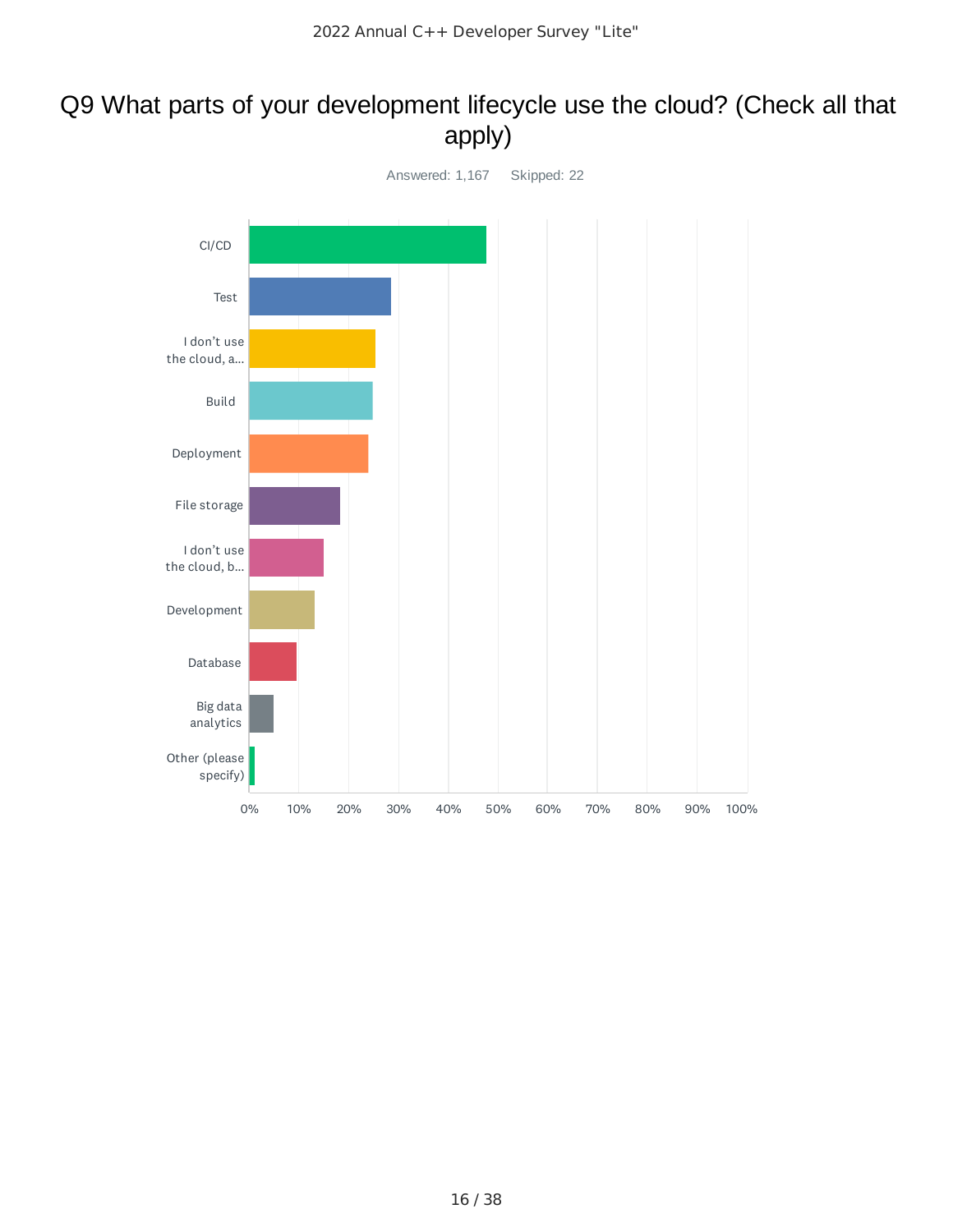| <b>ANSWER CHOICES</b>                          | <b>RESPONSES</b> |     |
|------------------------------------------------|------------------|-----|
| CI/CD                                          | 47.73%           | 557 |
| Test                                           | 28.62%           | 334 |
| I don't use the cloud, and I am not interested | 25.54%           | 298 |
| <b>Build</b>                                   | 24.94%           | 291 |
| Deployment                                     | 24.08%           | 281 |
| File storage                                   | 18.42%           | 215 |
| I don't use the cloud, but I am interested     | 15.17%           | 177 |
| Development                                    | 13.28%           | 155 |
| Database                                       | 9.60%            | 112 |
| Big data analytics                             | 5.06%            | 59  |
| Other (please specify)                         | 1.37%            | 16  |
| Total Respondents: 1,167                       |                  |     |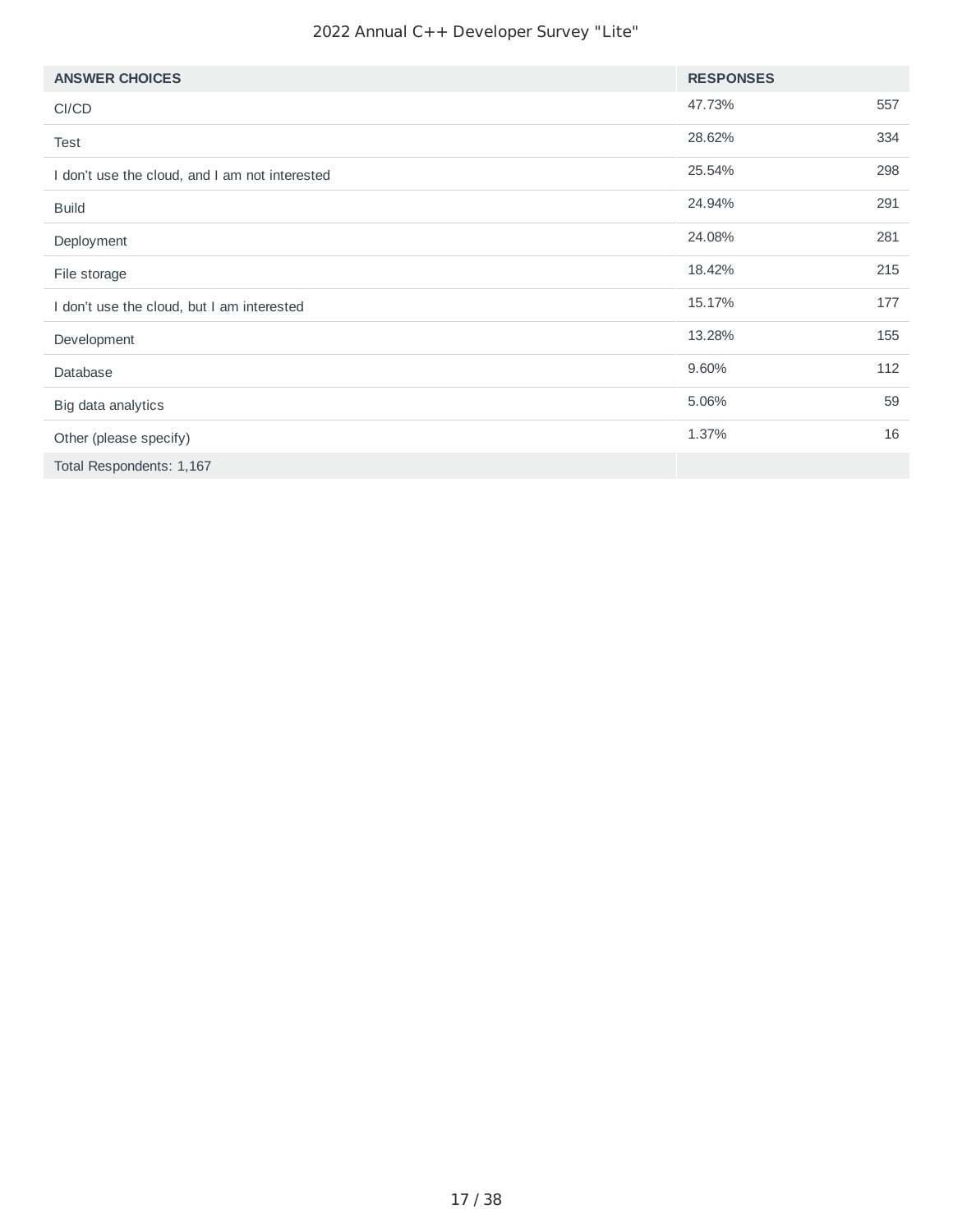# Q10 Does your current project use sanitizers and/or fuzzing as part of its normal development and release cycle?



| <b>ANSWER CHOICES</b> | <b>RESPONSES</b> |       |
|-----------------------|------------------|-------|
| Yes                   | 43.79%           | 515   |
| <b>No</b>             | 50.43%           | 593   |
| Don't know            | 5.78%            | 68    |
| <b>TOTAL</b>          |                  | 1,176 |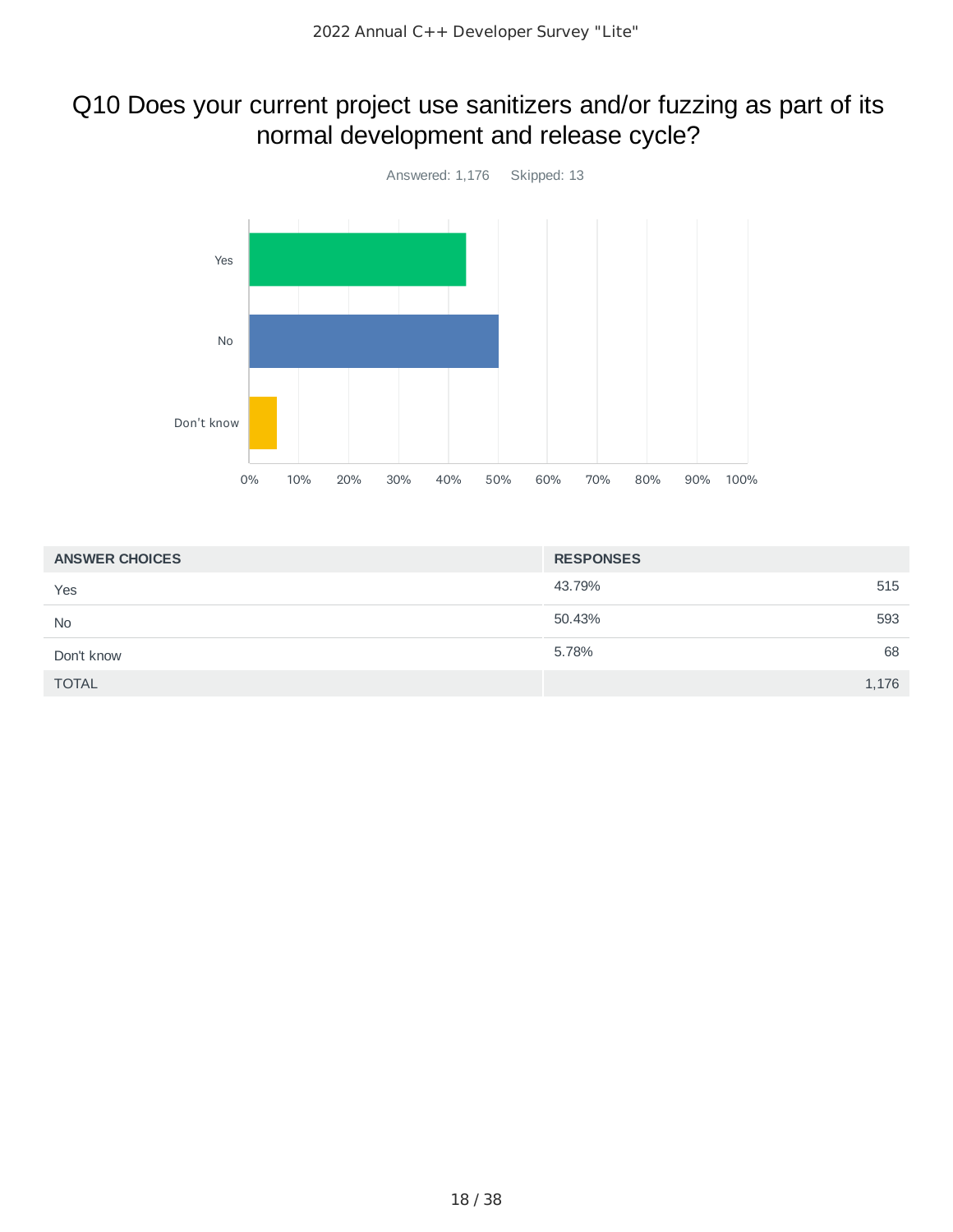### Q11 What version(s) of C++ are you allowed to use on your current project (work or school)?

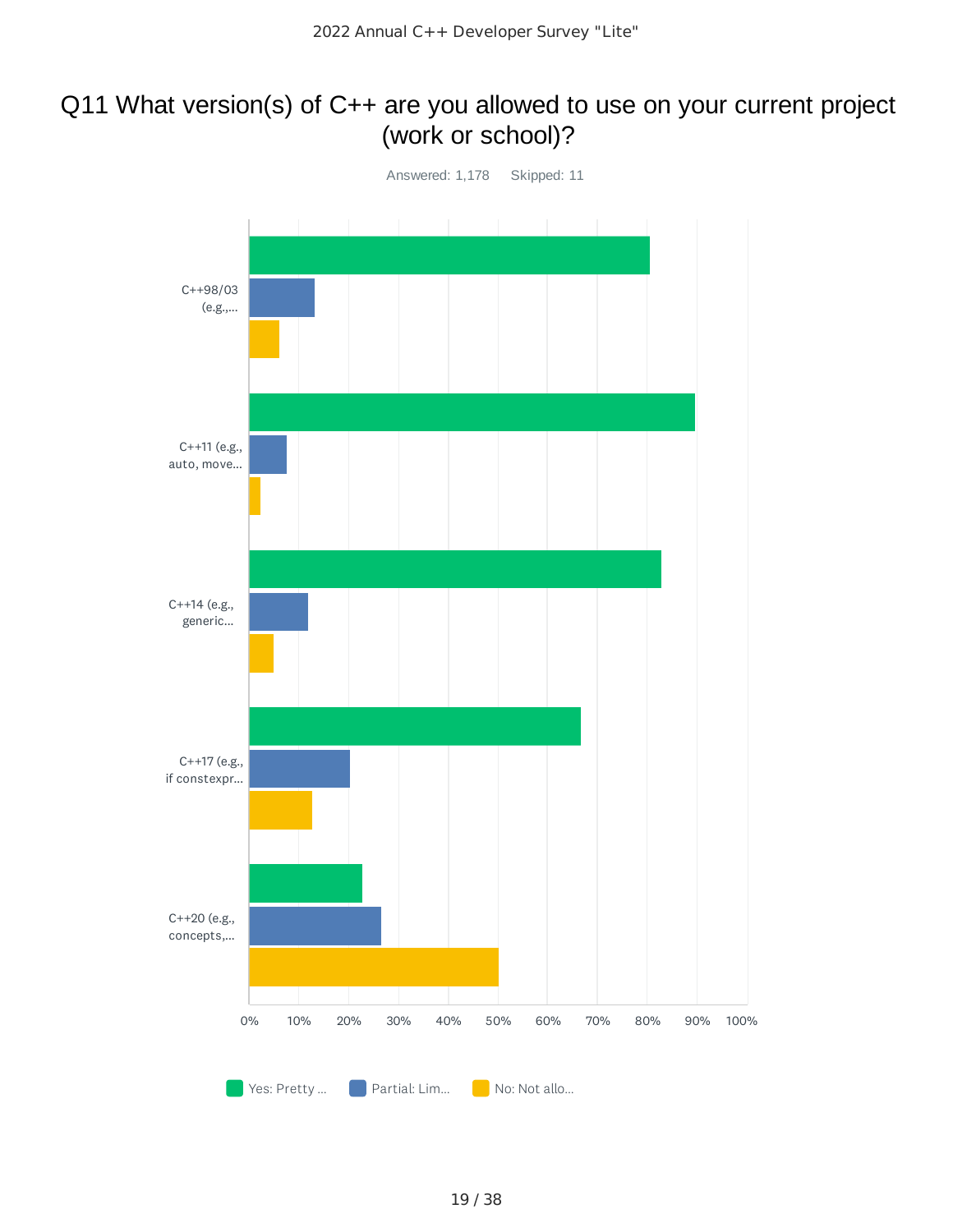|                                                                                                                                      | YES:<br><b>PRETTY</b><br><b>MUCH ALL</b> | <b>PARTIAL: LIMITED</b><br><b>FEATURES/USAGE</b> | NO:<br><b>NOT ALLOWED</b> | <b>TOTAL</b> | <b>WEIGHTED</b><br><b>AVERAGE</b> |
|--------------------------------------------------------------------------------------------------------------------------------------|------------------------------------------|--------------------------------------------------|---------------------------|--------------|-----------------------------------|
| C++98/03 (e.g., exceptions, templates, RTTI)                                                                                         | 80.62%<br>890                            | 13.13%<br>145                                    | 6.25%<br>69               | 1.104        | 2.74                              |
| C++11 (e.g., auto, move semantics,<br>=delete/=default, shared ptr, lambdas)                                                         | 89.86%<br>1.010                          | 7.74%<br>87                                      | 2.40%<br>27               | 1.124        | 2.87                              |
| C++14 (e.g., generic lambdas, auto return types,<br>general constexpr functions)                                                     | 82.89%<br>940                            | 11.99%<br>136                                    | 5.11%<br>58               | 1.134        | 2.78                              |
| $C++17$ (e.g., if constexpr, if/switch scoped<br>variables, structured bindings, string view,<br>optional/any/variant, Parallel STL) | 66.81%<br>775                            | 20.43%<br>237                                    | 12.76%<br>148             | 1.160        | 2.54                              |
| C++20 (e.g., concepts, coroutines, modules)                                                                                          | 22.85%<br>258                            | 26.75%<br>302                                    | 50.40%<br>569             | 1.129        | 1.72                              |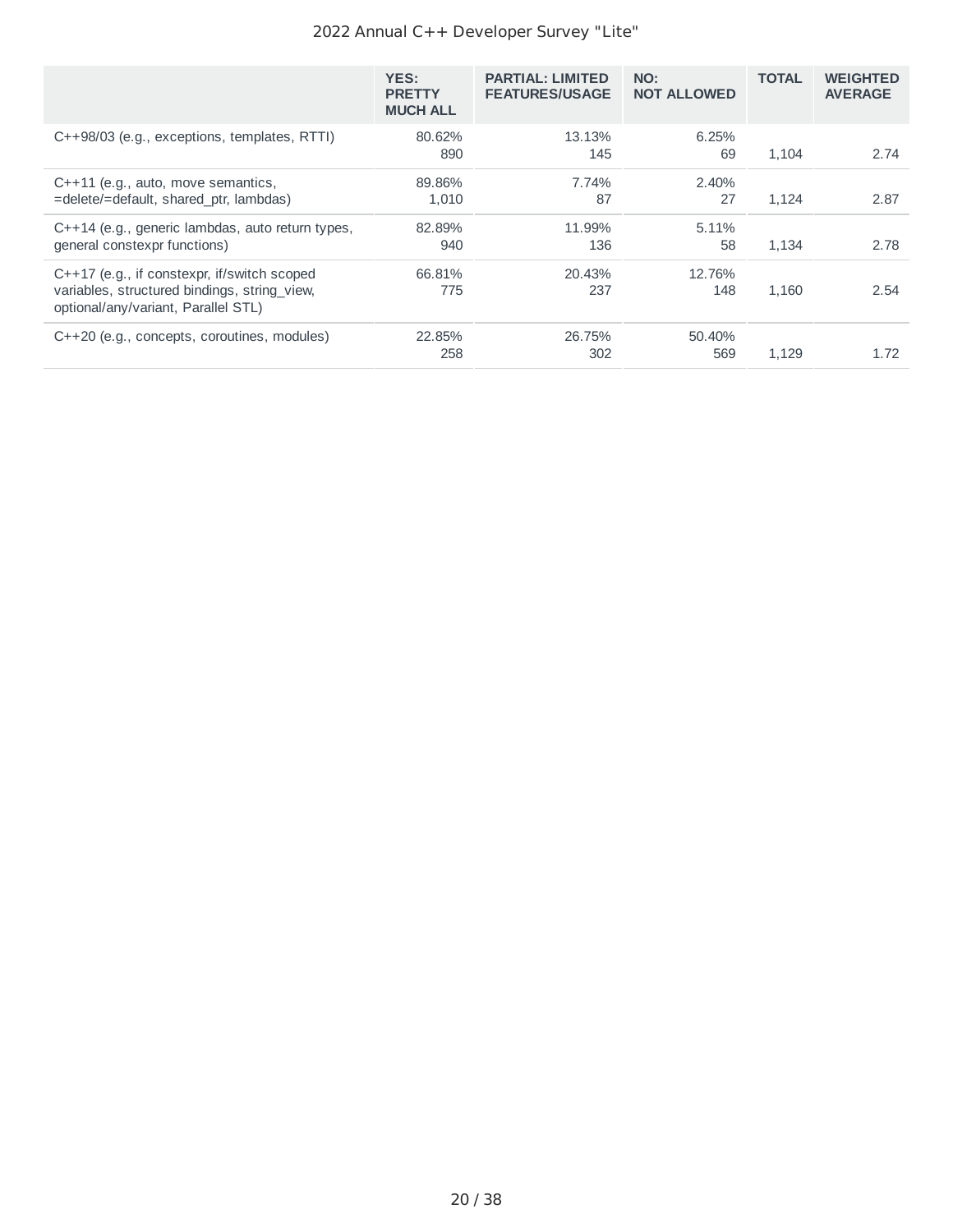### Q12 In the next 12 months, does your current project plan to start allowing additional use of newer C++ standard features (i.e., more than in the previous answer)?



| <b>ANSWER CHOICES</b> | <b>RESPONSES</b> |
|-----------------------|------------------|
| Yes                   | 646<br>54.93%    |
| <b>No</b>             | 20.41%<br>240    |
| Don't know            | 24.66%<br>290    |
| <b>TOTAL</b>          | 1,176            |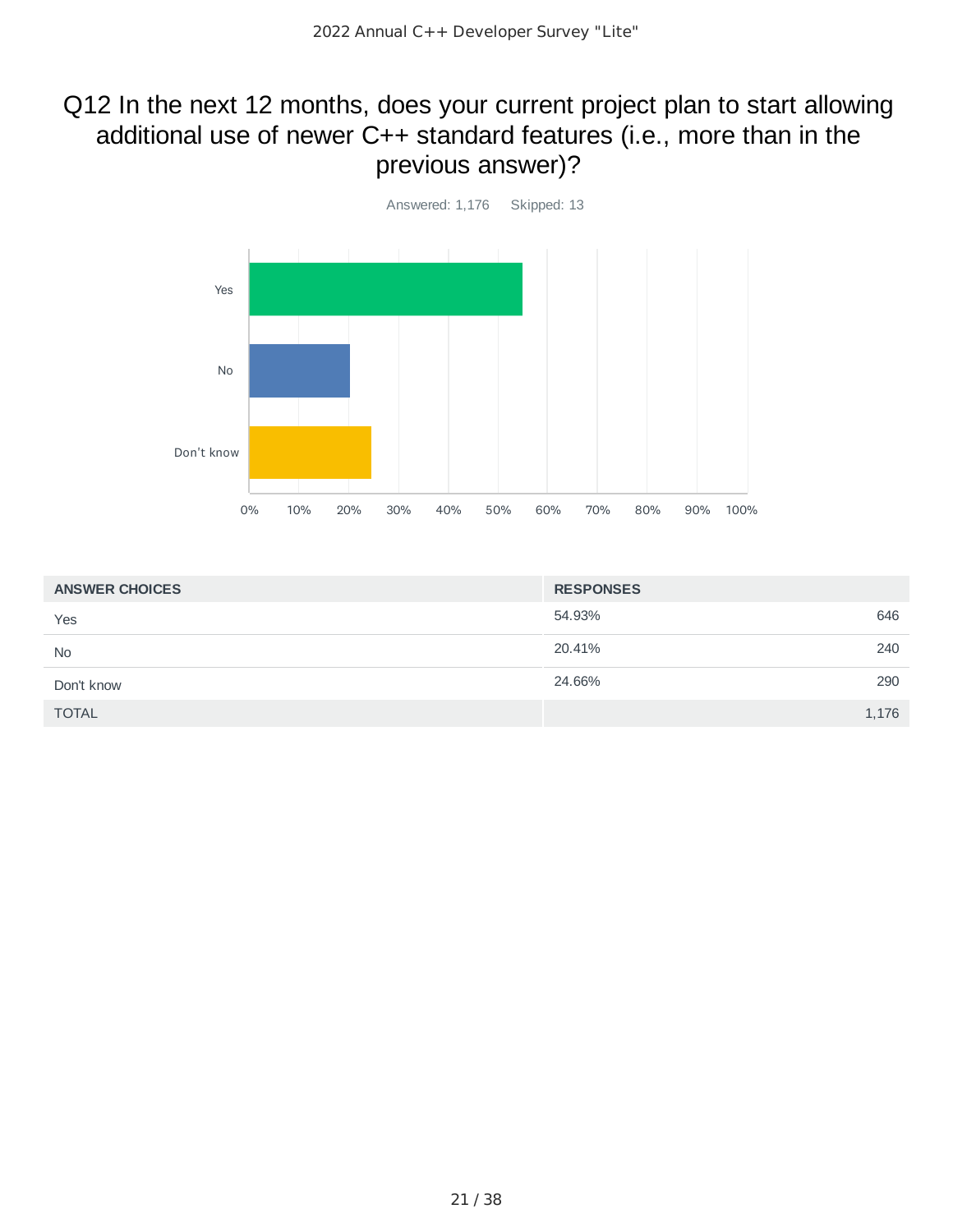### Q13 Specifically for upcoming major C++20 features: In the next 12 months, does your current project plan to allow use of these C++20 features?



**No. 2** No. 2 No. 2 No. 2 No. 2 No. 2 No. 2 No. 2 No. 2 No. 2 No. 2 No. 2 No. 2 No. 2 No. 2 No. 2 No. 2 No. 2 No. 2 No. 2 No. 2 No. 2 No. 2 No. 2 No. 2 No. 2 No. 2 No. 2 No. 2 No. 2 No. 2 No. 2 No. 2 No. 2 No. 2 No. 2 No.

|                                             | <b>YES</b>    | <b>NO</b>     | <b>TOTAL</b> | <b>WEIGHTED AVERAGE</b> |      |
|---------------------------------------------|---------------|---------------|--------------|-------------------------|------|
| Concepts (template constraints, requires, ) | 54.26%<br>612 | 45.74%<br>516 | 1.128        |                         | 1.91 |
| Coroutines (co_await, )                     | 38.24%<br>429 | 61.76%<br>693 | 1.122        |                         | 2.24 |
| Modules (export, import, )                  | 36.24%<br>411 | 63.76%<br>723 | 1.134        |                         | 2.28 |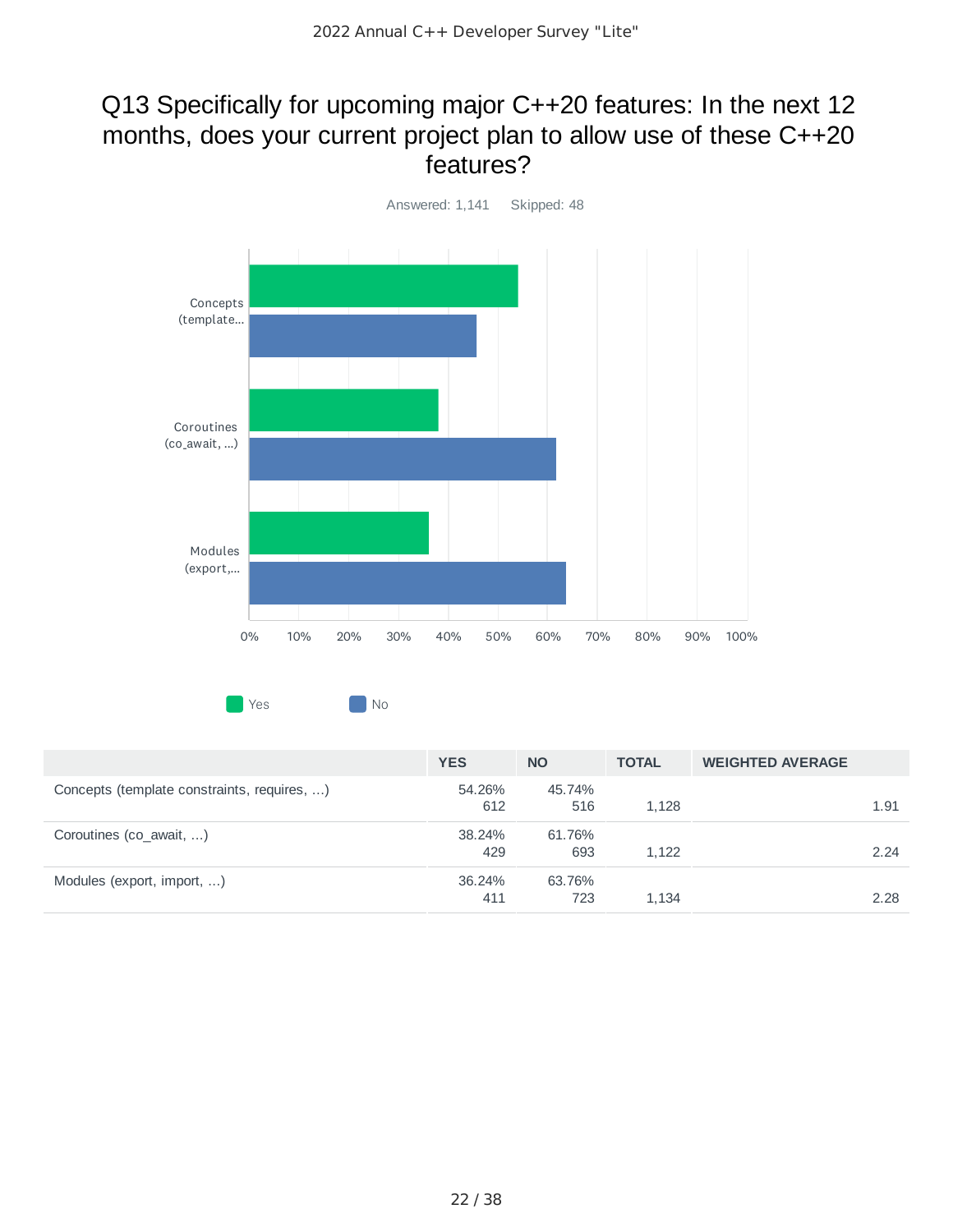### Q14 Besides C++, what programming languages/environments do you use in your current and recent projects? (select all that apply)

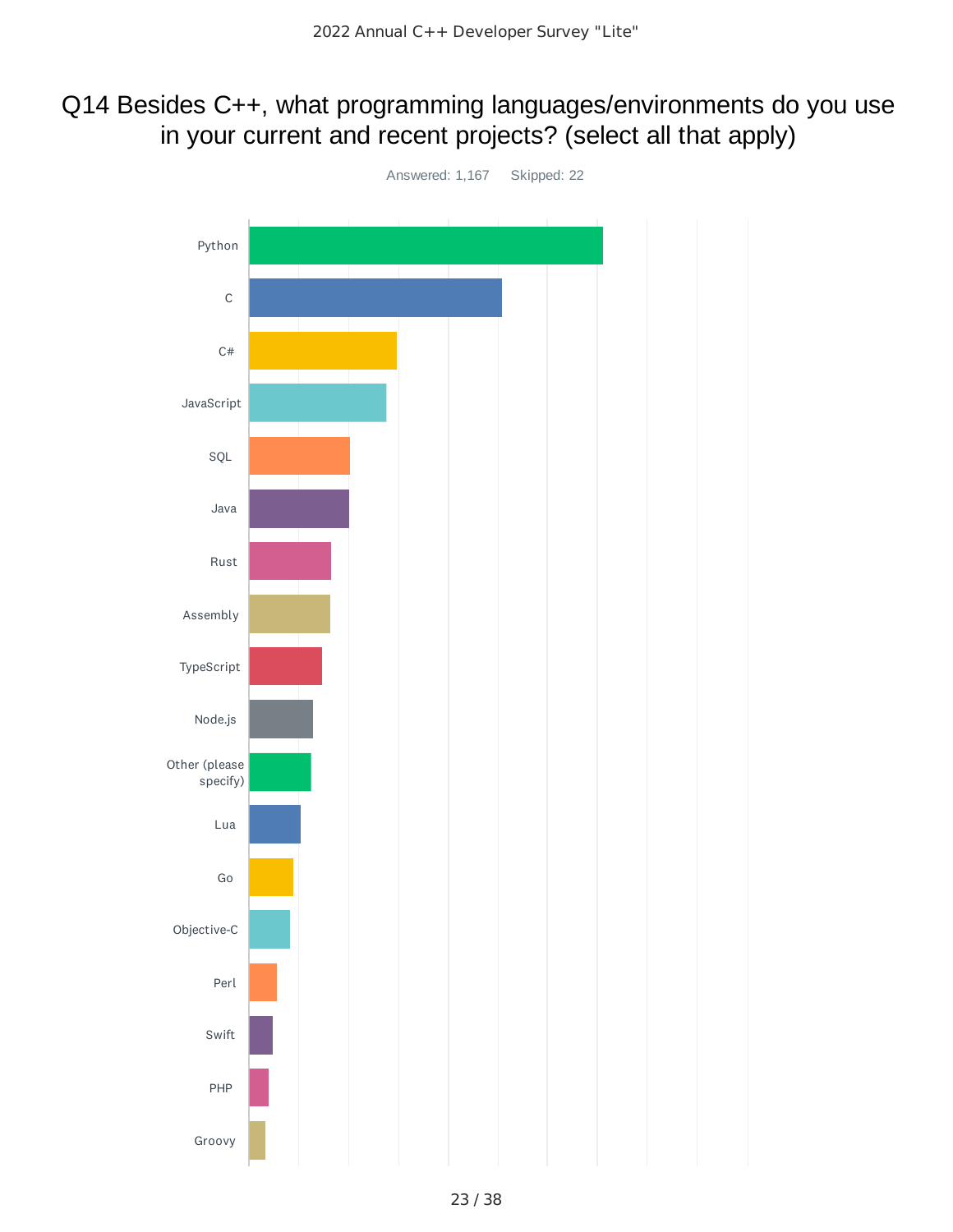

2022 Annual C++ Developer Survey "Lite"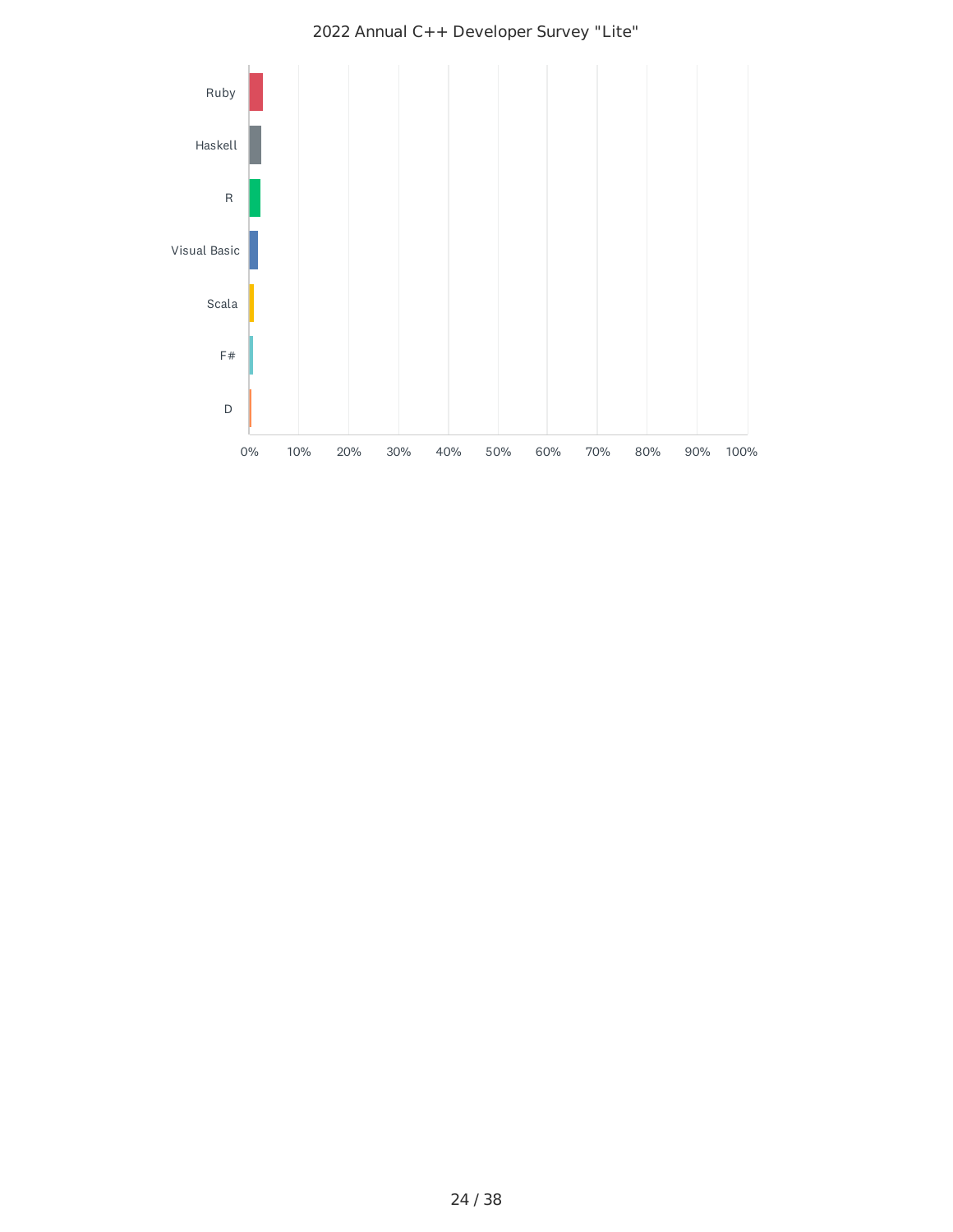| <b>ANSWER CHOICES</b>    | <b>RESPONSES</b> |         |
|--------------------------|------------------|---------|
| Python                   | 71.12%           | 830     |
| $\mathsf C$              | 50.90%           | 594     |
| $\mathsf{C}\#$           | 29.82%           | 348     |
| JavaScript               | 27.68%           | 323     |
| SQL                      | 20.39%           | 238     |
| Java                     | 20.22%           | 236     |
| Rust                     | 16.71%           | 195     |
| Assembly                 | 16.45%           | 192     |
| TypeScript               | 14.74%           | 172     |
| Node.js                  | 12.94%           | 151     |
| Other (please specify)   | 12.68%           | 148     |
| Lua                      | 10.54%           | 123     |
| $\mathsf{Go}$            | 8.91%            | 104     |
| Objective-C              | 8.40%            | 98      |
| Perl                     | 5.74%            | 67      |
| Swift                    | 4.97%            | 58      |
| PHP                      | 4.11%            | 48      |
| Groovy                   | 3.34%            | 39      |
| Ruby                     | 3.00%            | 35      |
| Haskell                  | 2.49%            | 29      |
| ${\sf R}$                | 2.40%            | 28      |
| Visual Basic             | 1.97%            | 23      |
| Scala                    | 1.11%            | 13      |
| $\mathsf{F}\#$           | 0.94%            | $11\,$  |
| $\mathsf D$              | 0.69%            | $\,8\,$ |
| Total Respondents: 1,167 |                  |         |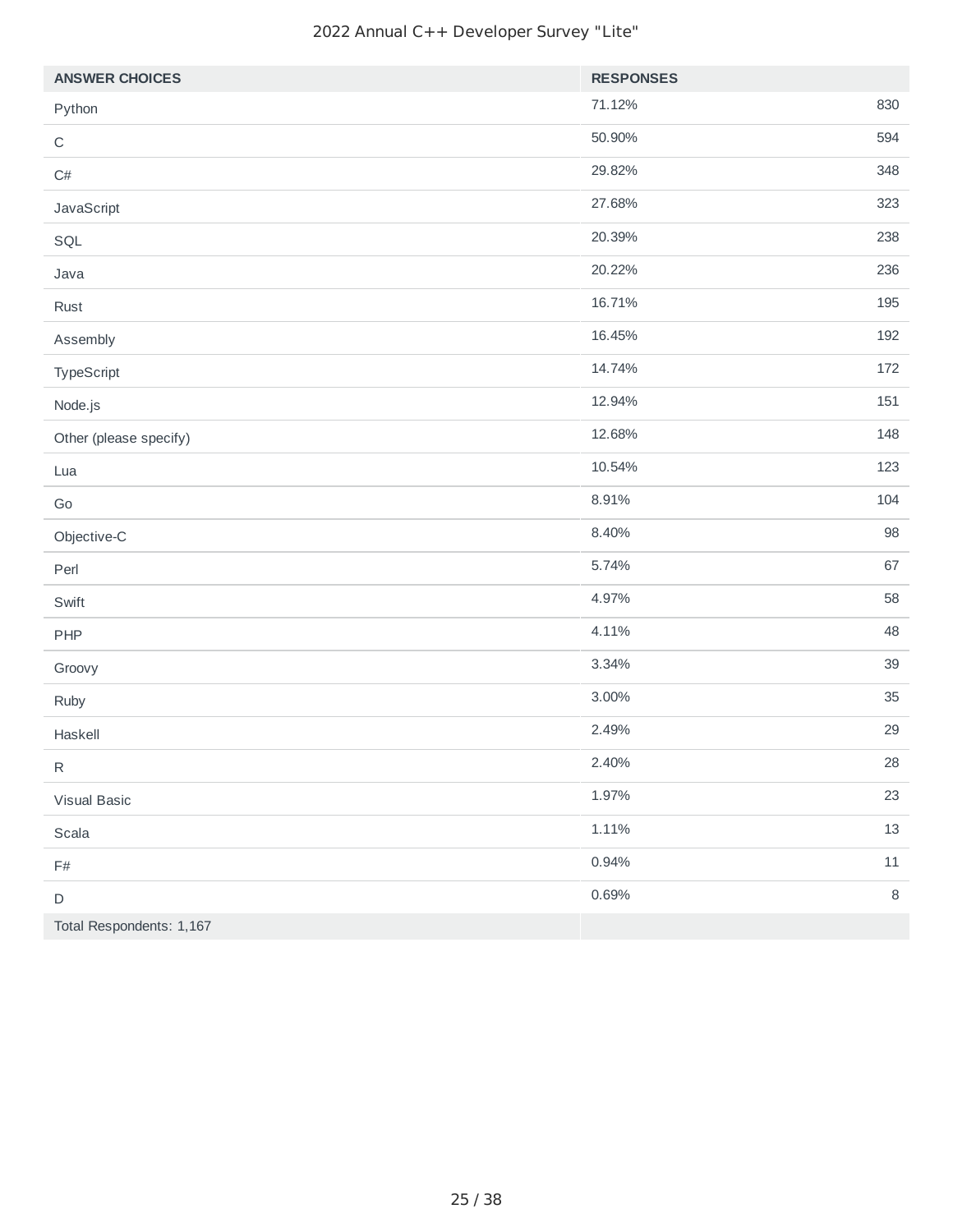### Q15 Which development environments (IDEs) or editors do you use for C++ development?

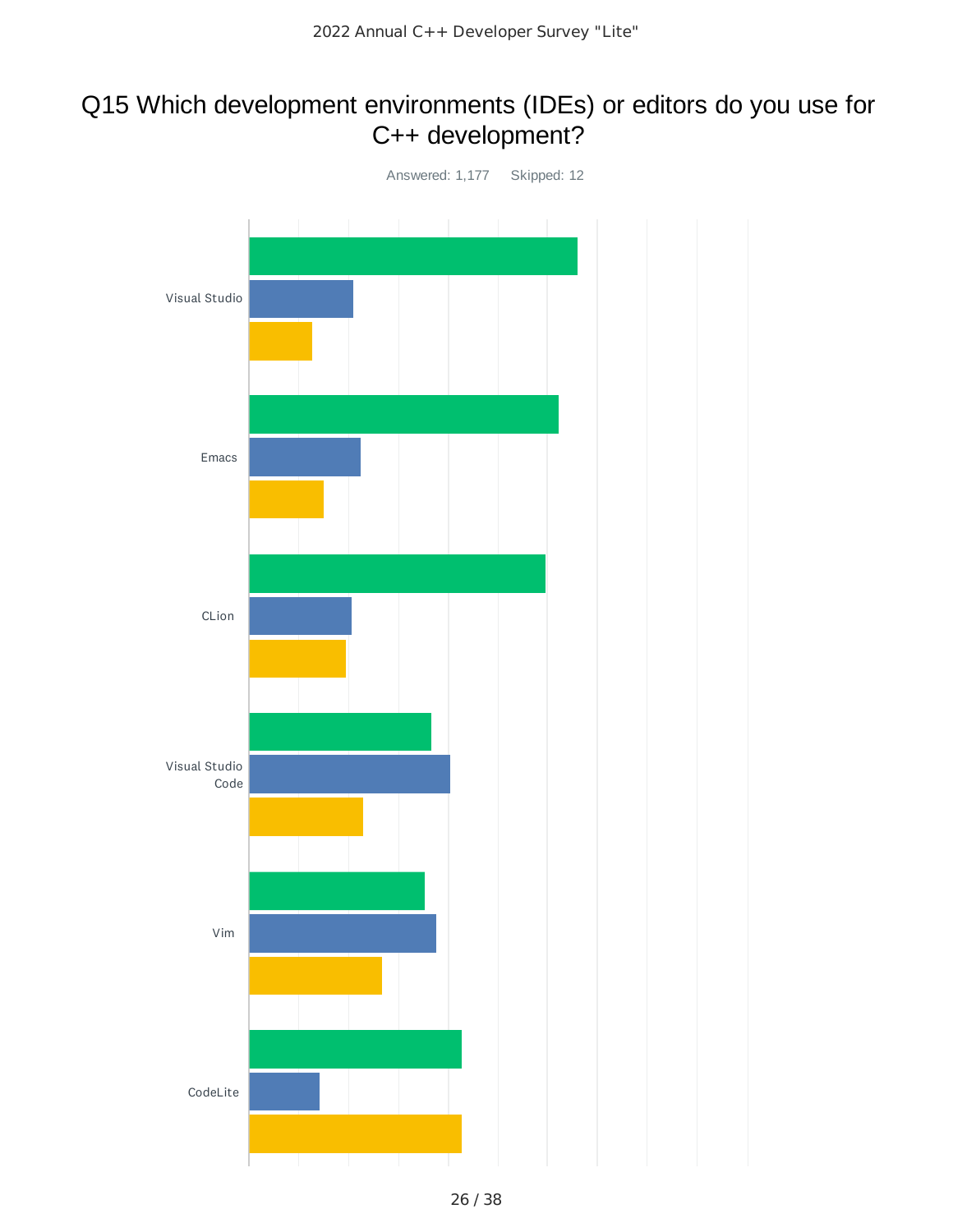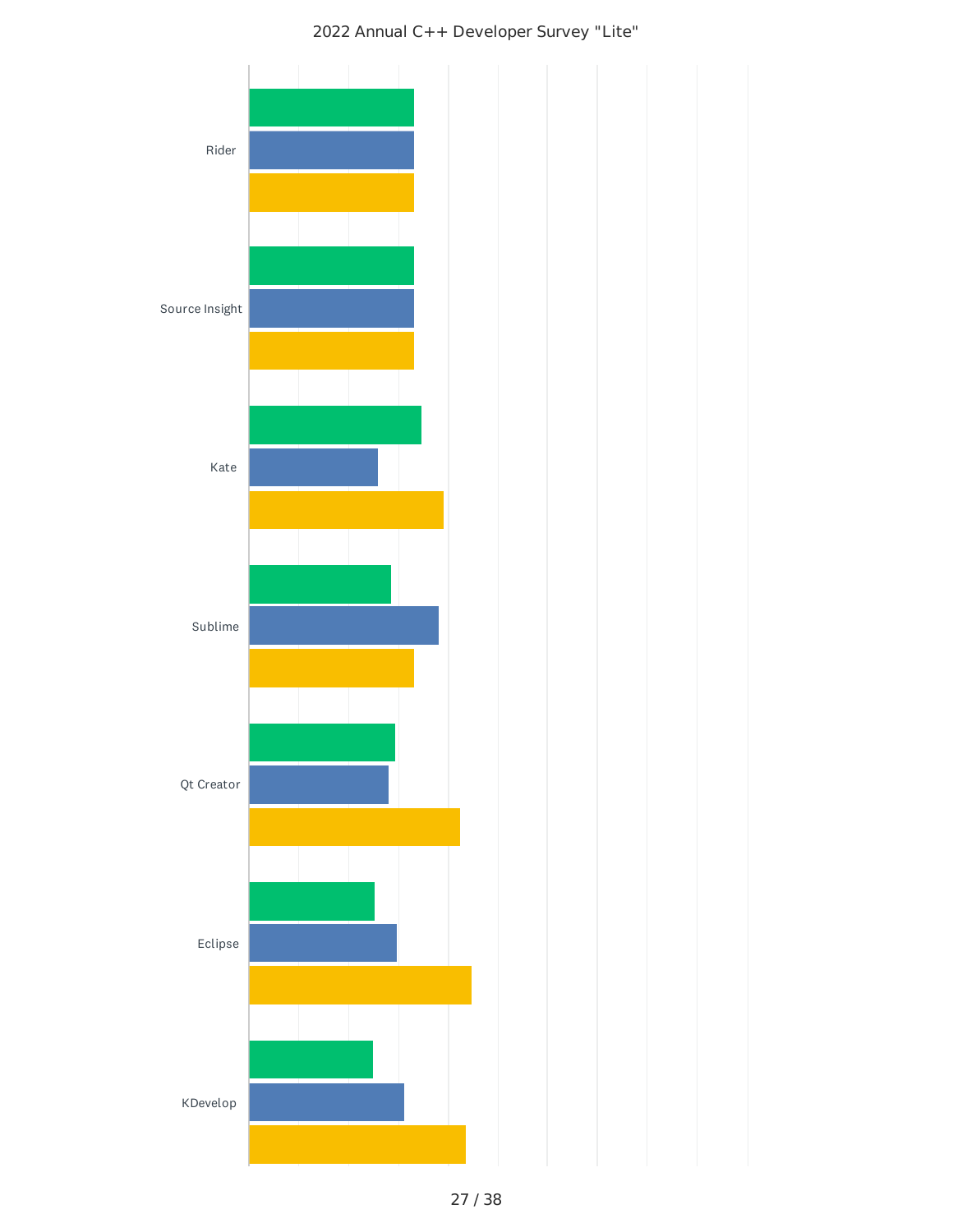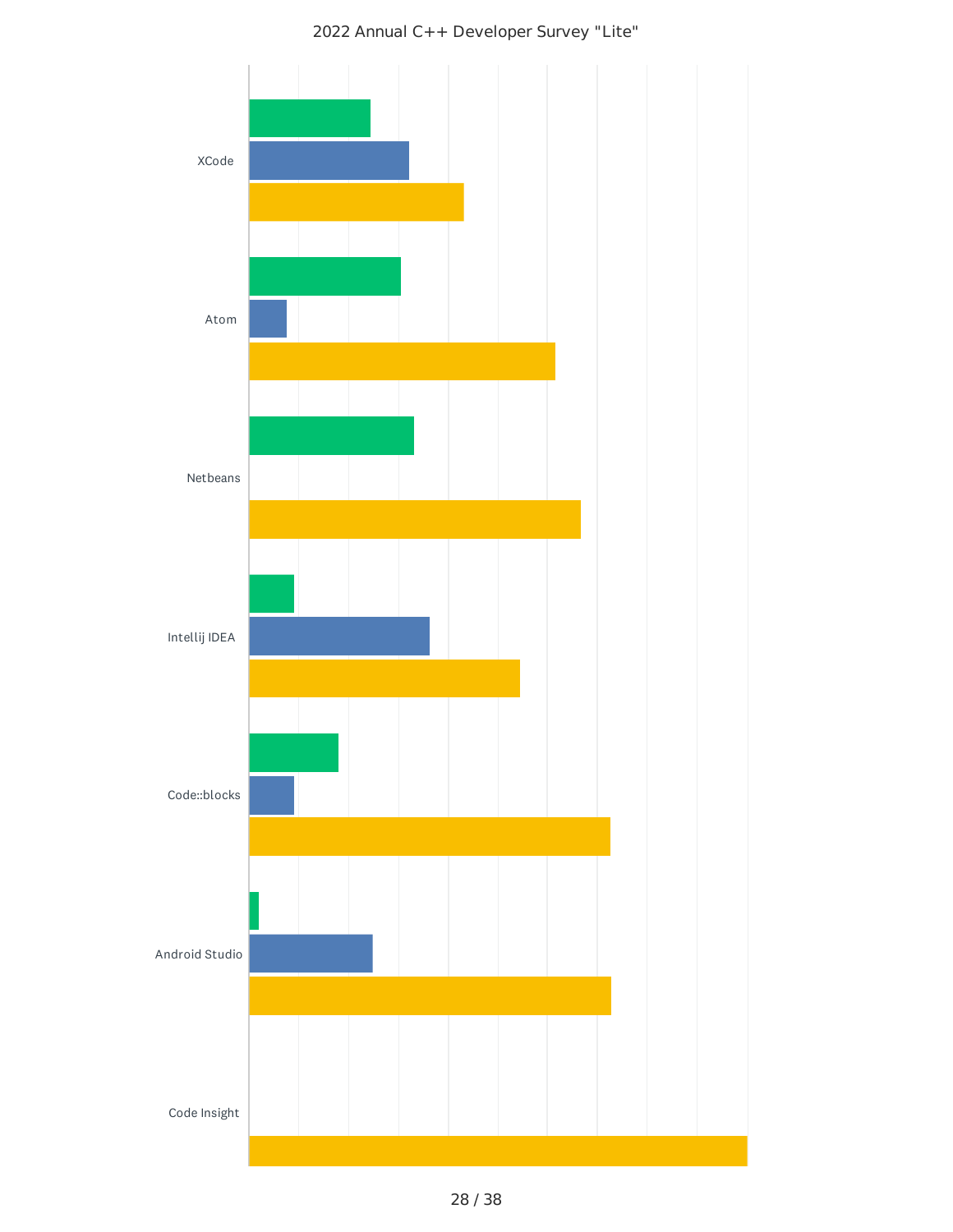2022 Annual C++ Developer Survey "Lite"

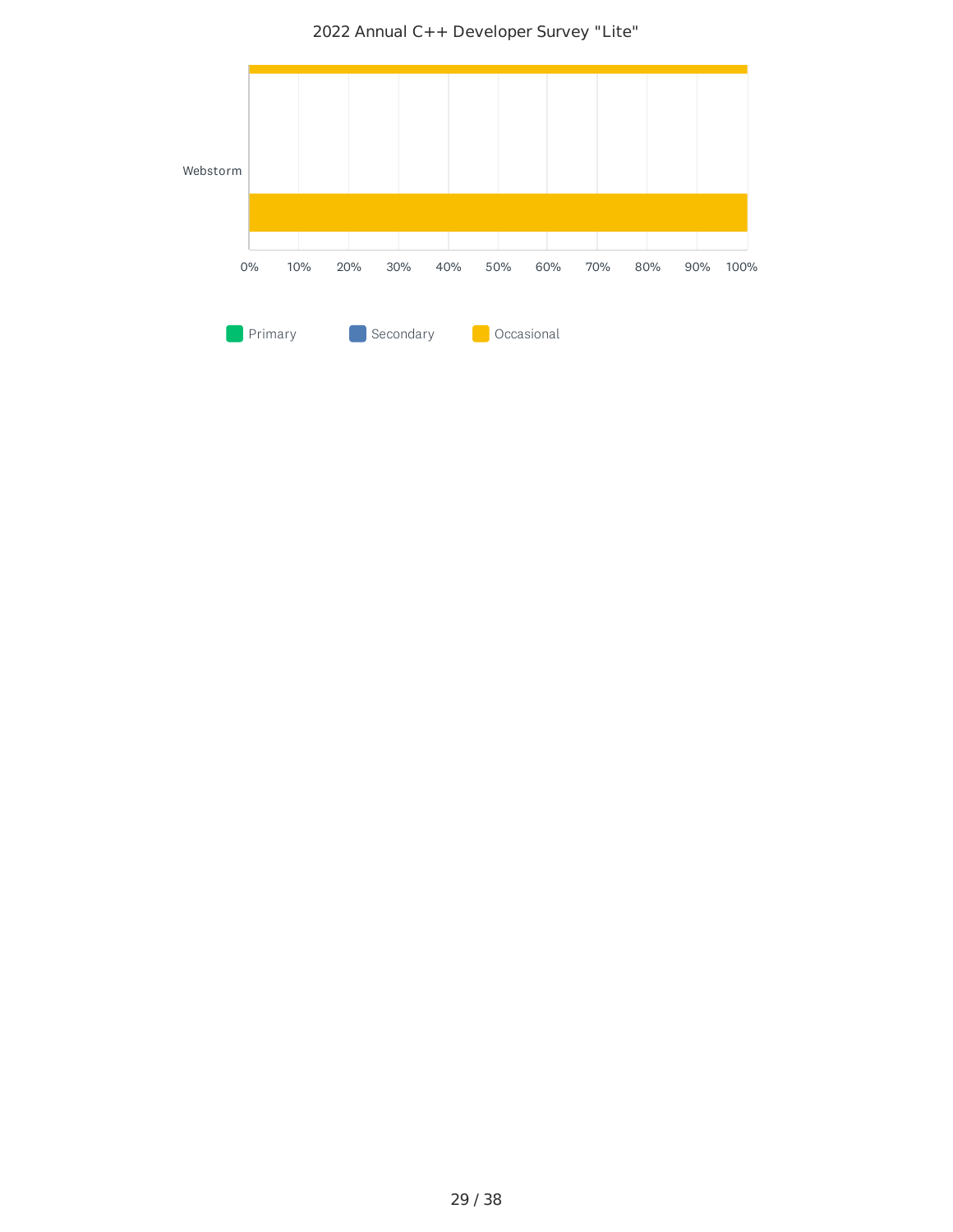|                    |                                    |                                    |                                   |                | PRIMARY SECONDARY OCCASIONAL TOTAL WEIGHTED AVERAGE |          |
|--------------------|------------------------------------|------------------------------------|-----------------------------------|----------------|-----------------------------------------------------|----------|
| Visual Studio      | 66.02%<br>410                      | 21.10%<br>131                      | 12.88%<br>80                      | 621            |                                                     | 2.53     |
| <b>Emacs</b>       | 62.26%<br>66                       | 22.64%<br>24                       | 15.09%<br>16                      | 106            |                                                     | 2.47     |
| CLion              | 59.62%<br>124                      | 20.67%<br>43                       | 19.71%<br>41                      | 208            |                                                     | 2.40     |
| Visual Studio Code | 36.59%<br>266                      | 40.44%<br>294                      | 22.97%<br>167                     | 727            |                                                     | 2.14     |
| Vim                | 35.37%<br>139                      | 37.66%<br>148                      | 26.97%<br>106                     | 393            |                                                     | 2.08     |
| CodeLite           | 42.86%<br>3                        | 14.29%<br>$\overline{1}$           | 42.86%<br>$\overline{\mathbf{3}}$ | $\overline{7}$ |                                                     | 2.00     |
| Rider              | 33.33%<br>$\overline{4}$           | 33.33%<br>$\overline{4}$           | 33.33%<br>$\overline{4}$          | 12             |                                                     | 2.00     |
| Source Insight     | 33.33%<br>$\overline{\phantom{a}}$ | 33.33%<br>$\overline{\phantom{a}}$ | 33.33%<br>$\overline{\mathbf{1}}$ | 3              |                                                     | 2.00     |
| Kate               | 34.78%<br>8 <sup>8</sup>           | 26.09%<br>$6\overline{6}$          | 39.13%<br>$\overline{9}$          | 23             |                                                     | 1.96     |
| Sublime            | 28.57%<br>18                       | 38.10%<br>24                       | 33.33%<br>21                      | 63             |                                                     | 1.95     |
| Qt Creator         | 29.52%<br>62                       | 28.10%<br>59                       | 42.38%<br>89                      | 210            |                                                     | 1.87     |
| Eclipse            | 25.37%<br>17                       | 29.85%<br>20                       | 44.78%<br>30                      | 67             |                                                     | 1.81     |
| KDevelop           | 25.00%<br>$\overline{4}$           | 31.25%<br>5                        | 43.75%<br>$\overline{7}$          | 16             |                                                     | 1.81     |
| XCode              | 24.58%<br>29                       | 32.20%<br>38                       | 43.22%<br>51                      | 118            |                                                     | 1.81     |
| Atom               | 30.77%<br>$\overline{4}$           | 7.69%<br>$\sim$ 1                  | 61.54%<br>- 8                     | 13             |                                                     | 1.69     |
| Netbeans           | 33.33%<br>1                        | 0.00%<br>$\mathsf{O}$              | 66.67%<br>$\overline{2}$          | 3              |                                                     | 1.67     |
| Intellij IDEA      | 9.09%<br>2                         | 36.36%                             | 54.55%<br>12                      | 22             |                                                     | $1.55\,$ |
| Code::blocks       | 18.18%<br>2                        | 9.09%<br>$\mathbf{1}$              | 72.73%<br>8                       | 11             |                                                     | 1.45     |
| Android Studio     | 2.08%<br>$\overline{1}$            | 25.00%<br>12                       | 72.92%<br>35                      | 48             |                                                     | 1.29     |
| Code Insight       | $0.00\%$<br>0                      | $0.00\%$<br>$\overline{0}$         | 100.00%<br>$\mathbf{1}$           | $\mathbf{1}$   |                                                     | 1.00     |
| Webstorm           | $0.00\%$<br>0                      | 0.00%<br>$\mathsf{O}$              | 100.00%<br>3                      | 3              |                                                     | $1.00\,$ |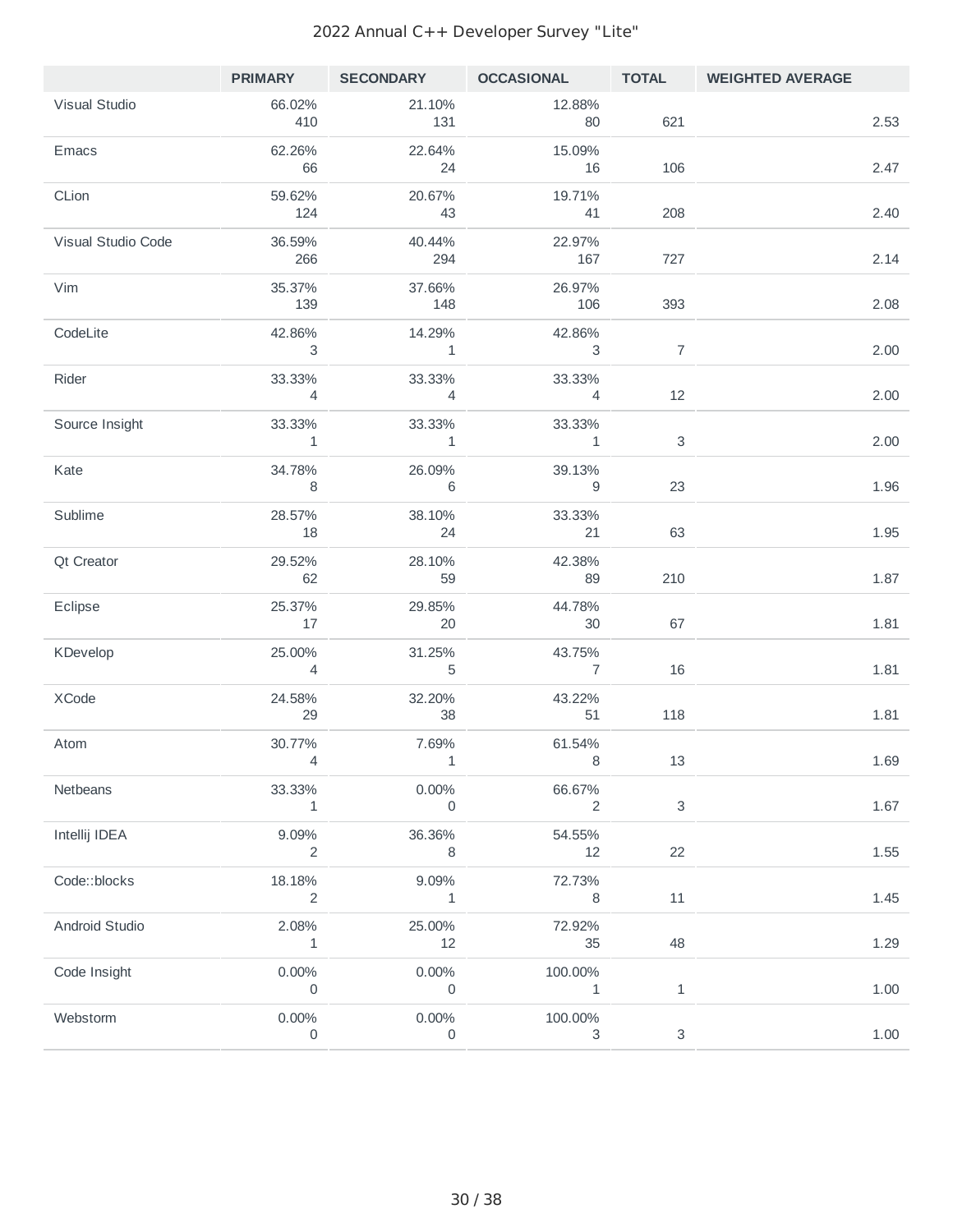

# Q16 Which compilers do you use for C++ development?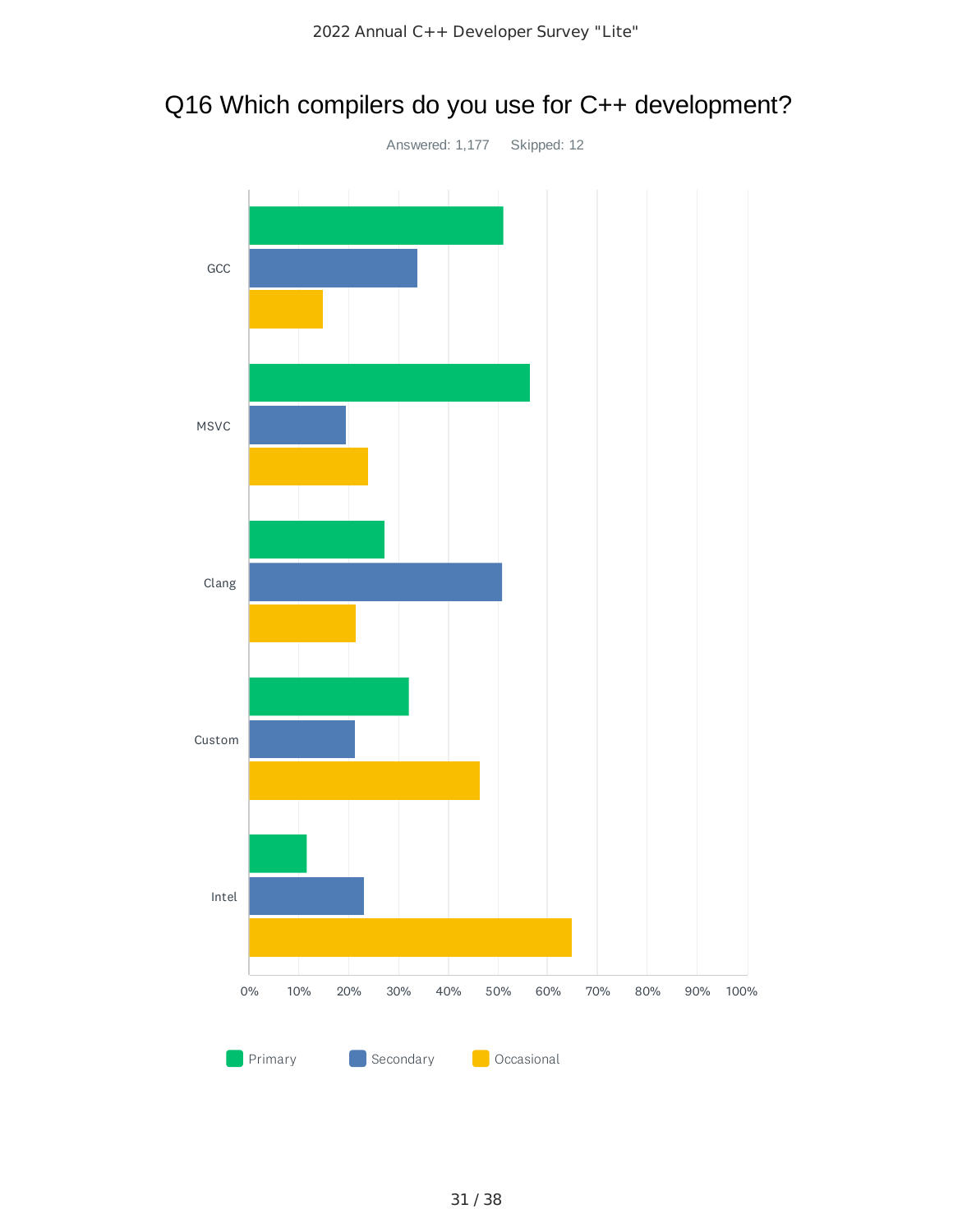|             | <b>PRIMARY</b> | <b>SECONDARY</b> | <b>OCCASIONAL</b> | <b>TOTAL</b> | <b>WEIGHTED AVERAGE</b> |
|-------------|----------------|------------------|-------------------|--------------|-------------------------|
| <b>GCC</b>  | 51.17%<br>481  | 33.94%<br>319    | 14.89%<br>140     | 940          | 2.36                    |
| <b>MSVC</b> | 56.45%<br>433  | 19.56%<br>150    | 23.99%<br>184     | 767          | 2.32                    |
| Clang       | 27.35%<br>244  | 51.01%<br>455    | 21.64%<br>193     | 892          | 2.06                    |
| Custom      | 32.14%<br>9    | 21.43%<br>6      | 46.43%<br>13      | 28           | 1.86                    |
| Intel       | 11.67%         | 23.33%<br>14     | 65.00%<br>39      | 60           | 1.47                    |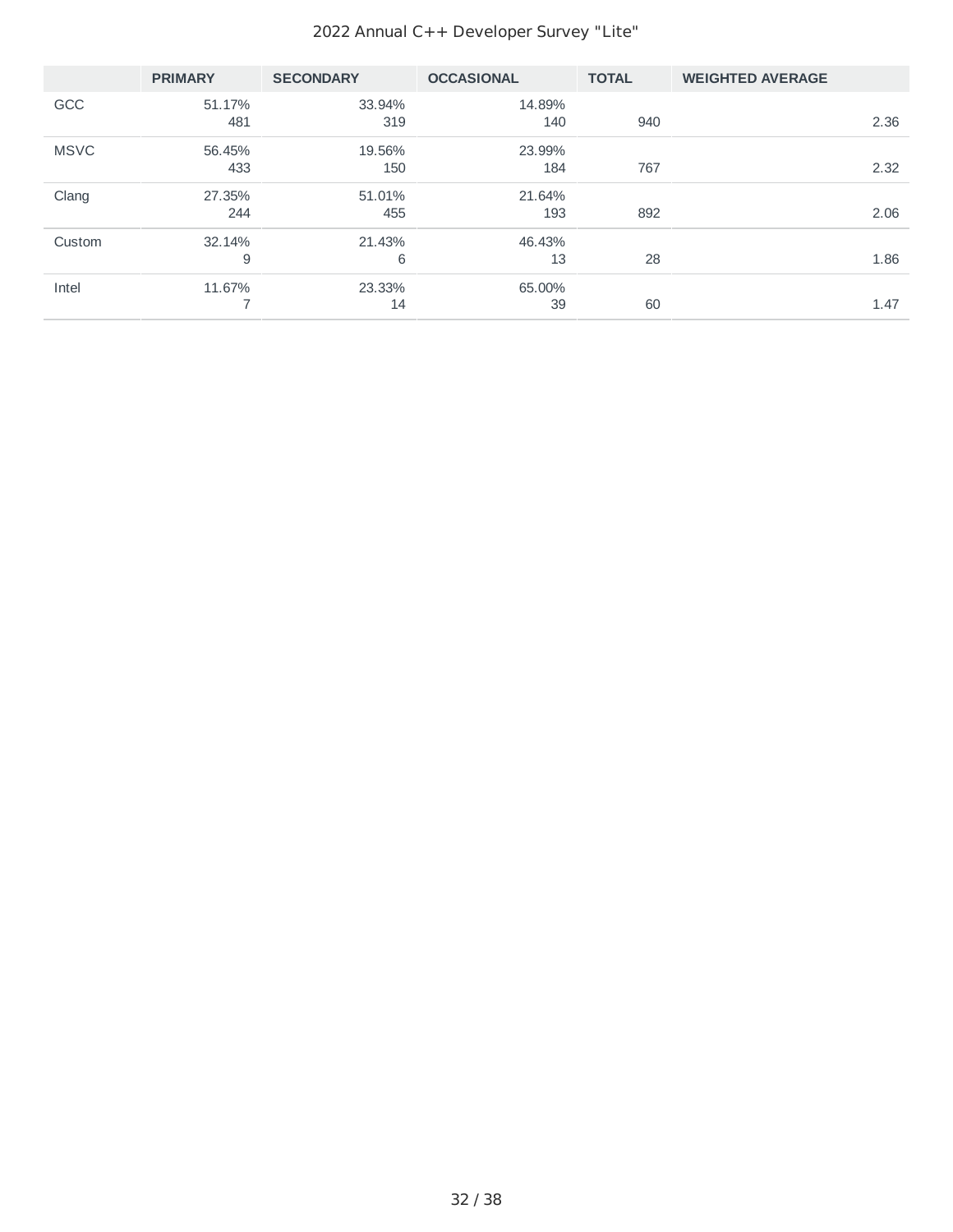# Q17 What organizations come to your mind the most when you think about  $C++?$  Why?

Answered: 639 Skipped: 550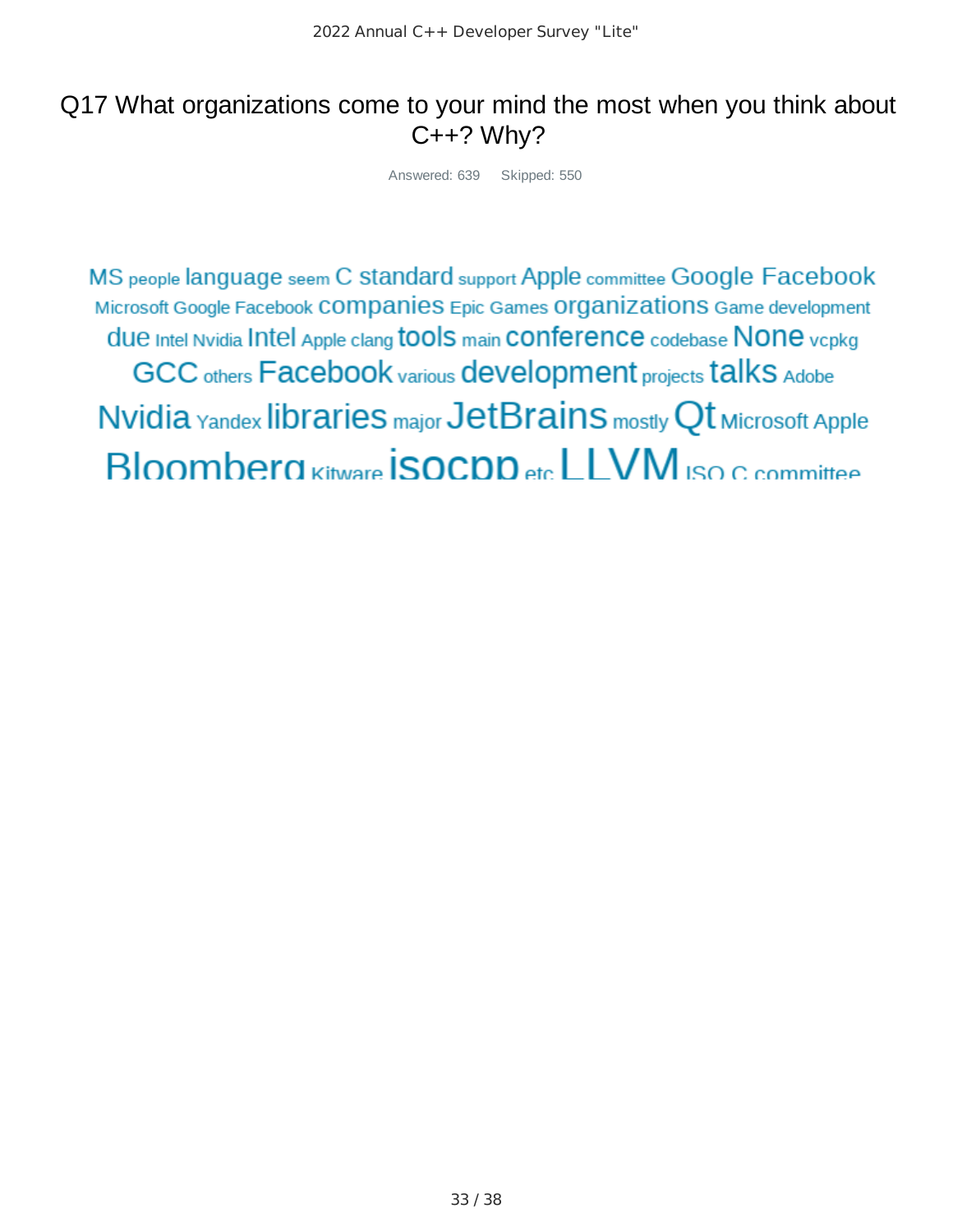# Q18 How important is each of these to you when you think about an organization's involvement in C++?

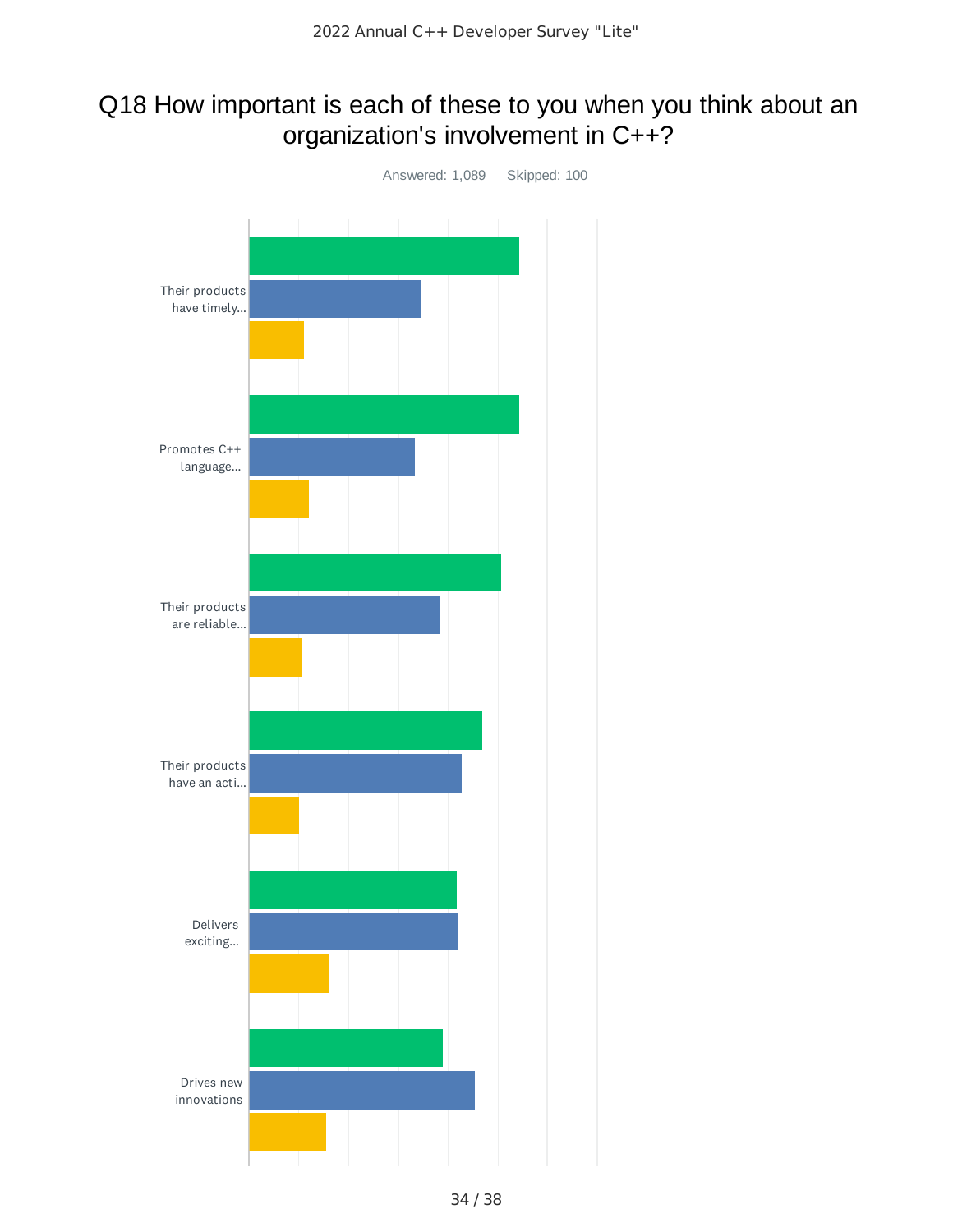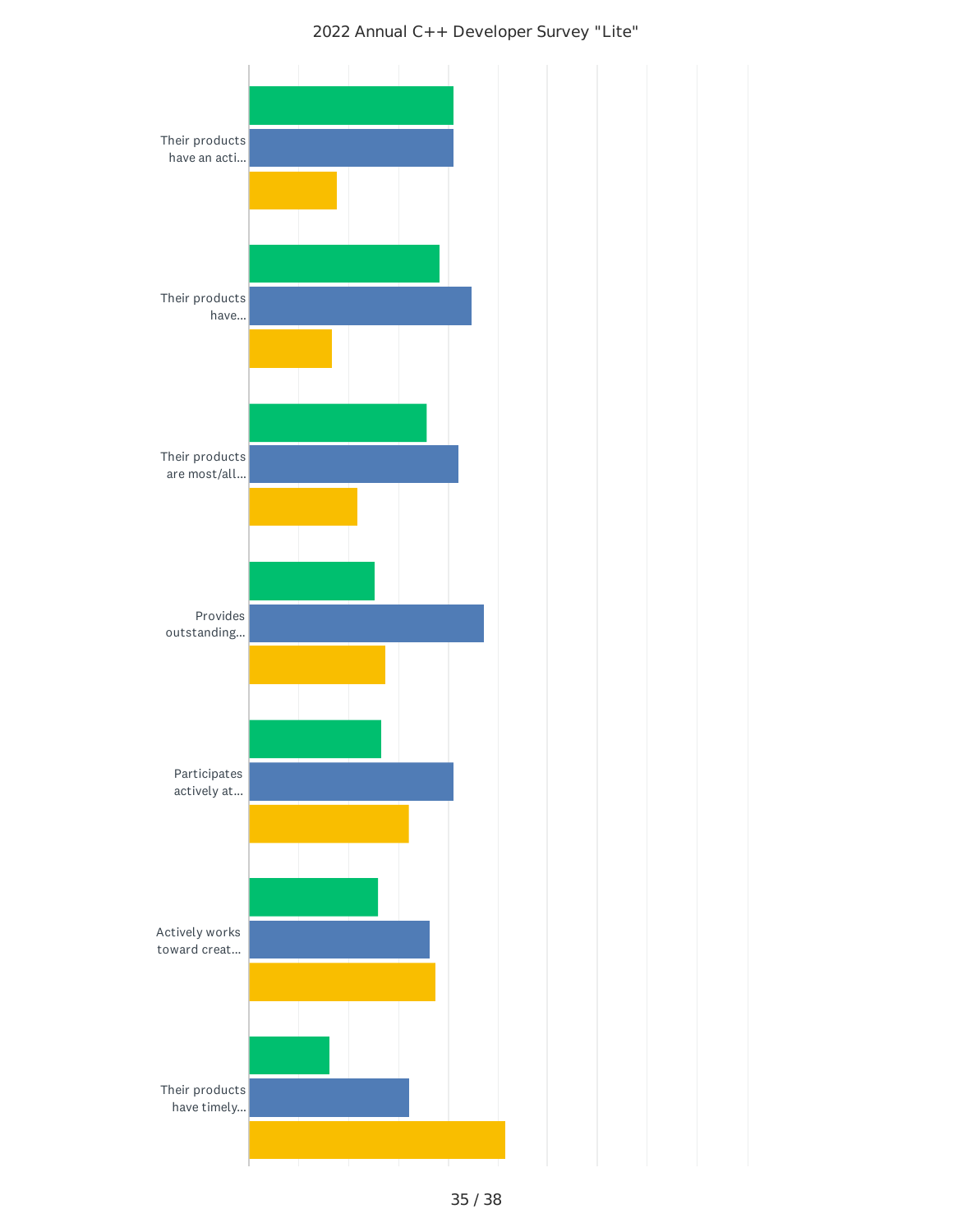

**Very import...** Somewhat i... Not import...

|                                                                              | <b>VERY</b><br><b>IMPORTANT</b> | <b>SOMEWHAT</b><br><b>IMPORTANT</b> | <b>NOT</b><br><b>IMPORTANT</b> | <b>TOTAL</b> | <b>WEIGHTED</b><br><b>AVERAGE</b> |
|------------------------------------------------------------------------------|---------------------------------|-------------------------------------|--------------------------------|--------------|-----------------------------------|
| Their products have timely support for the latest C++<br>standard            | 54.43%<br>584                   | 34.58%<br>371                       | 11.00%<br>118                  | 1,073        | 2.43                              |
| Promotes C++ language evolution in directions that<br>help my work           | 54.30%<br>581                   | 33.55%<br>359                       | 12.15%<br>130                  | 1,070        | 2.42                              |
| Their products are reliable and backward-compatible                          | 50.76%<br>537                   | 38.37%<br>406                       | 10.87%<br>115                  | 1,058        | 2.40                              |
| Their products have an active user community                                 | 46.99%<br>499                   | 42.84%<br>455                       | 10.17%<br>108                  | 1,062        | 2.37                              |
| Delivers exciting solutions to common development<br>problems                | 41.83%<br>440                   | 41.92%<br>441                       | 16.25%<br>171                  | 1,052        | 2.26                              |
| Drives new innovations                                                       | 39.03%<br>411                   | 45.49%<br>479                       | 15.48%<br>163                  | 1,053        | 2.24                              |
| Their products have an active open source community                          | 41.17%<br>438                   | 41.07%<br>437                       | 17.76%<br>189                  | 1,064        | 2.23                              |
| Their products have high-quality training materials                          | 38.28%<br>405                   | 44.80%<br>474                       | 16.92%<br>179                  | 1,058        | 2.21                              |
| Their products are most/all open-sourced                                     | 35.87%<br>382                   | 42.25%<br>450                       | 21.88%<br>233                  | 1,065        | 2.14                              |
| Provides outstanding customer support and servicing                          | 25.33%<br>266                   | 47.24%<br>496                       | 27.43%<br>288                  | 1,050        | 1.98                              |
| Participates actively at conferences (e.g., talks,<br>booths)                | 26.60%<br>283                   | 41.17%<br>438                       | 32.24%<br>343                  | 1,064        | 1.94                              |
| Actively works toward creating a more diverse and<br>inclusive C++ community | 26.01%<br>277                   | 36.43%<br>388                       | 37.56%<br>400                  | 1,065        | 1.88                              |
| Their products have timely support for the latest C<br>standard              | 16.21%<br>172                   | 32.14%<br>341                       | 51.65%<br>548                  | 1,061        | 1.65                              |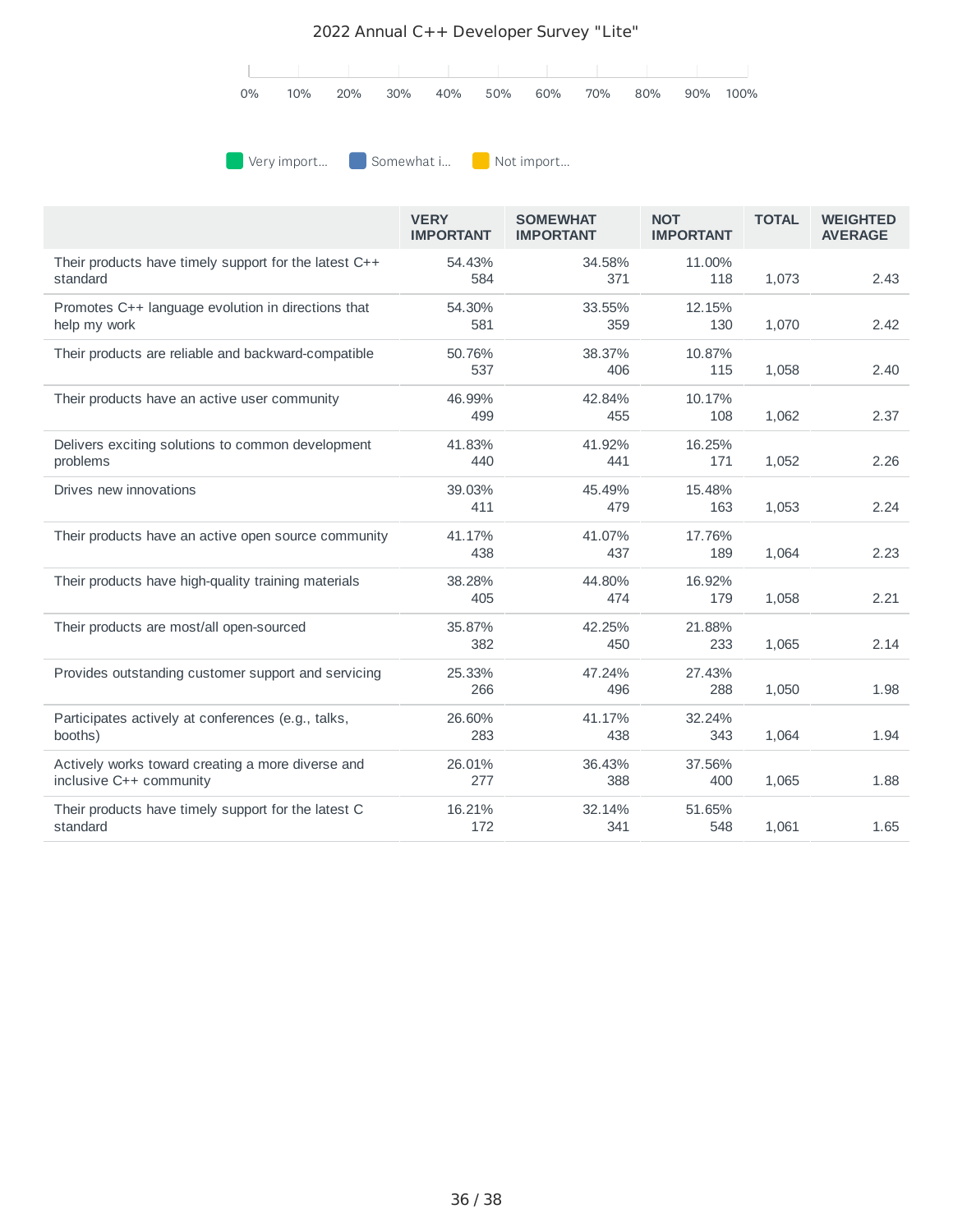### Q19 Is an organization's involvement in the C++ community a major factor in choosing their developer tools and services?



| <b>ANSWER CHOICES</b> | <b>RESPONSES</b> |
|-----------------------|------------------|
| Yes                   | 40.44%<br>444    |
| <b>No</b>             | 59.56%<br>654    |
| <b>TOTAL</b>          | 1,098            |
|                       |                  |